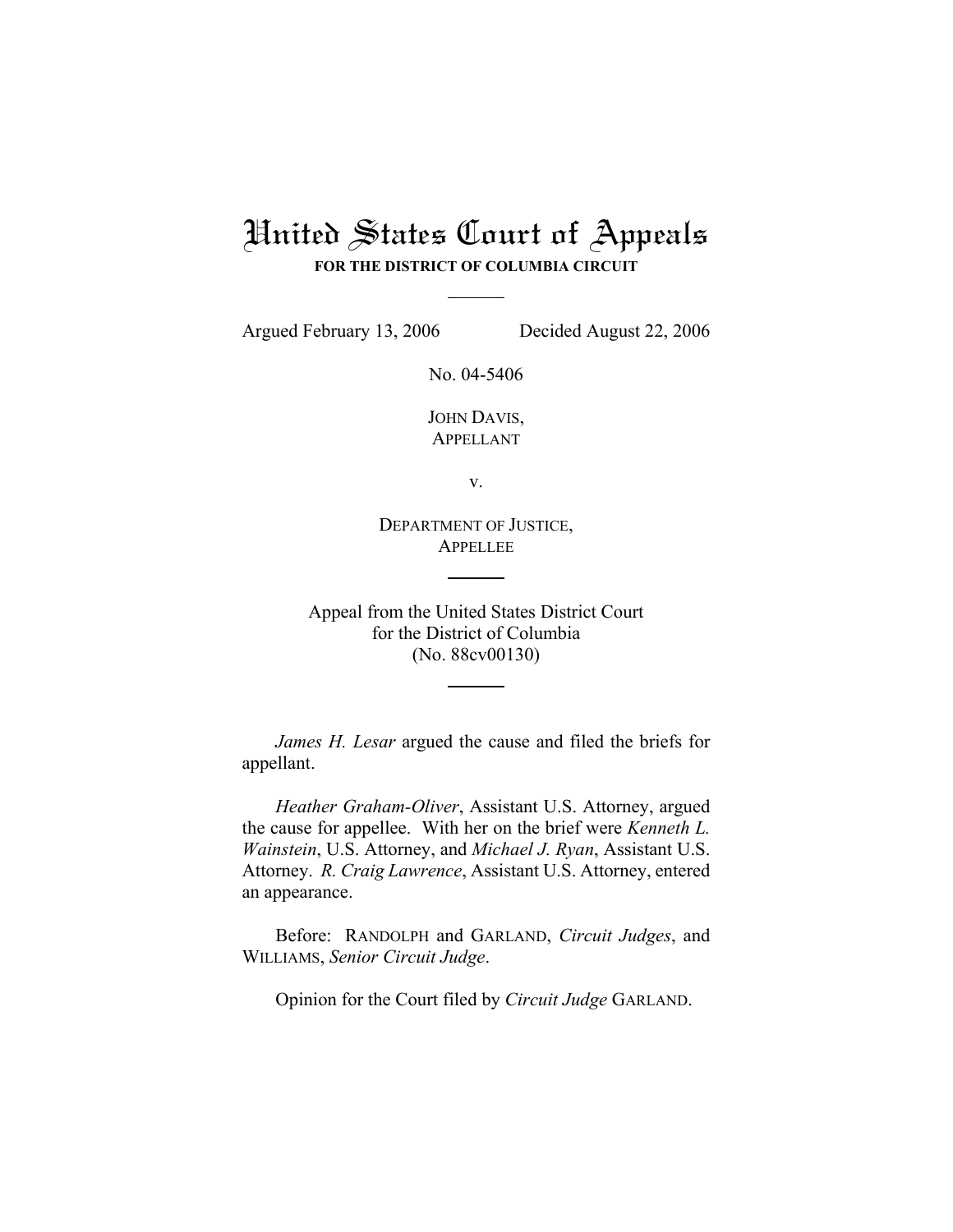GARLAND, *Circuit Judge*: This case involves four audiotapes recorded more than twenty-five years ago during an FBI corruption investigation in Louisiana. The plaintiff, an author, seeks release of the tapes under the Freedom of Information Act (FOIA), 5 U.S.C. § 552. There are two speakers on the tapes, one a "prominent individual" who was a subject of the FBI's investigation, and the other an "undercover informant" in that investigation. The only question on this appeal is whether the FBI has undertaken reasonable steps to determine whether the speakers are now dead, in which event the privacy interests weighing against release would be diminished.

The FBI has not been able to determine whether either speaker is dead or alive. It says it cannot determine whether the speakers are over 100 years old (and thus presumed dead under FBI practice), because neither mentioned his birth date during the conversations that were surreptitiously recorded. It says it cannot determine whether the speakers are dead by referring to a Social Security database, because neither announced his social security number during the conversations. And it declines to search its own files for the speakers' birth dates or social security numbers, because that is not its practice. The Bureau does not appear to have contemplated other ways of determining whether the speakers are dead, such as Googling them.<sup>1</sup>

We conclude that the FBI has not "made a reasonable effort to ascertain" whether the two speakers, on whose behalf it has invoked a privacy exemption from FOIA, are living or dead. *Schrecker v. Dep't of Justice*, 349 F.3d 657, 662 (D.C. Cir. 2003) ("*Schrecker II*"). As a consequence, there is a serious

<sup>1</sup> *See* Oxford English Dictionary Online, http://www.oed.com (defining "Google" as "to use the Google search engine to find information on the Internet").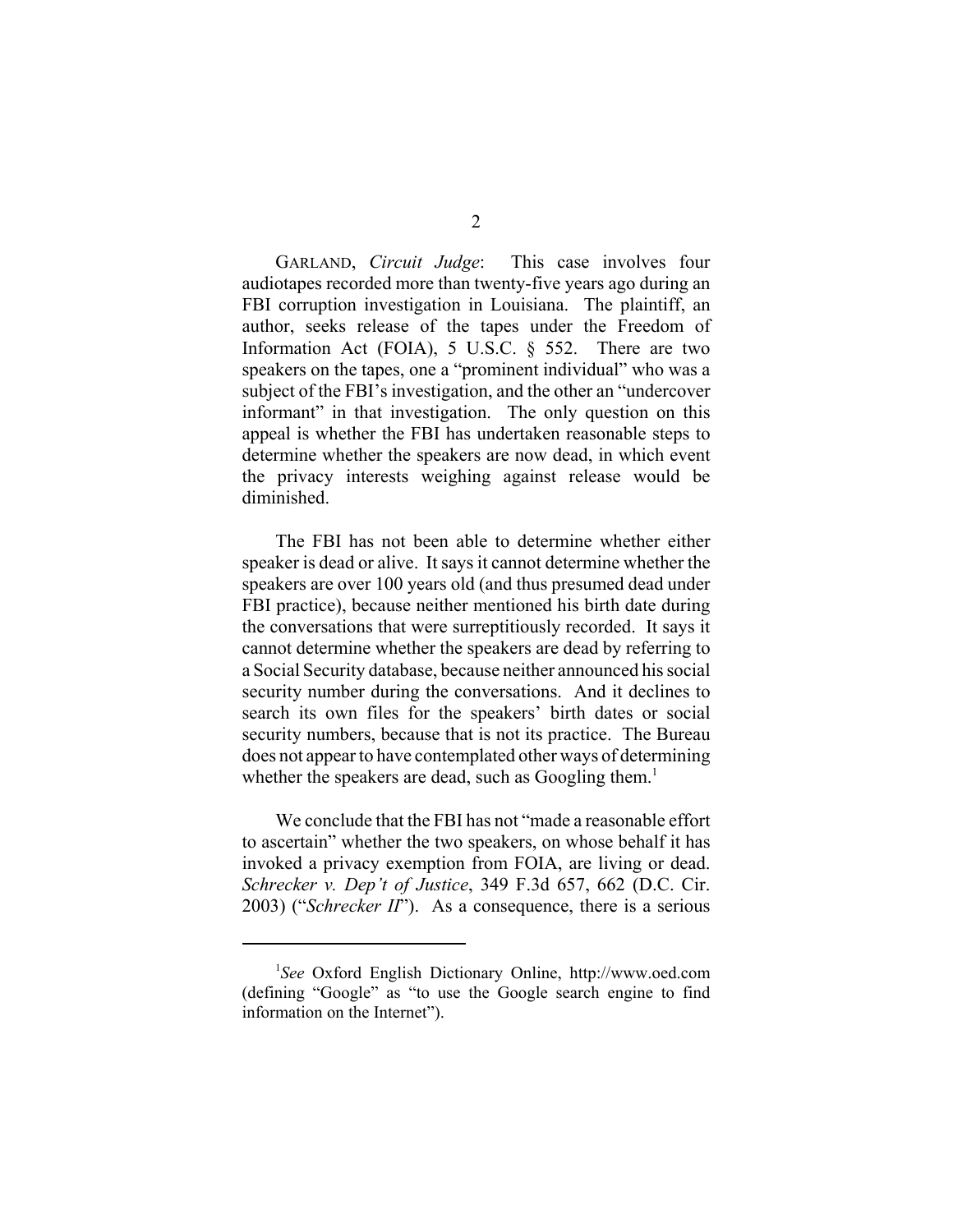"'question whether the Bureau's invocation of the privacy interest represented a reasonable response to the FOIA request.'" *Id*. (quoting *Summers v. Dep't of Justice*, 140 F.3d 1077, 1085 (D.C. Cir. 2003) (Williams, J., concurring)). We therefore reverse the district court's dismissal of the plaintiff's FOIA complaint and remand for further proceedings.

I

This is the fourth time we have considered an appeal arising out of the FOIA dispute between Davis and the FBI. In 1986, Davis submitted a FOIA request for all audiotapes recorded during an FBI criminal investigation known as "BRILAB." That investigation, conducted during 1979-80, concerned bribery and racketeering activities among organized crime figures, politicians, and labor unions in Louisiana. The investigation led to the indictment of five individuals, two of whom were ultimately convicted -- including reputed Mafia boss Carlos Marcello.<sup>2</sup> Portions of more than 130 BRILAB tape recordings were played at the defendants' 1981 trial. Davis sought the tapes as background for a book he subsequently published in 1989. *See* JOHN H. DAVIS, MAFIA KINGFISH: CARLOS MARCELLO AND THE ASSASSINATION OF JOHN F. KENNEDY (McGraw-Hill 1989).

After the government refused to release the tapes, Davis brought suit pursuant to FOIA. *See* 5 U.S.C. § 552(a)(4)(B). The government contended that each tape was properly withheld under one or more statutory exemptions, but the district court concluded that material "unconditionally revealed in open court . . . enter[s] the public domain beyond recall for all time" and therefore cannot be withheld under FOIA. *Davis v. Dep't of*

<sup>2</sup> The convictions were later overturned on collateral review. *See United States v. Marcello*, 876 F.2d 1147 (5th Cir. 1989).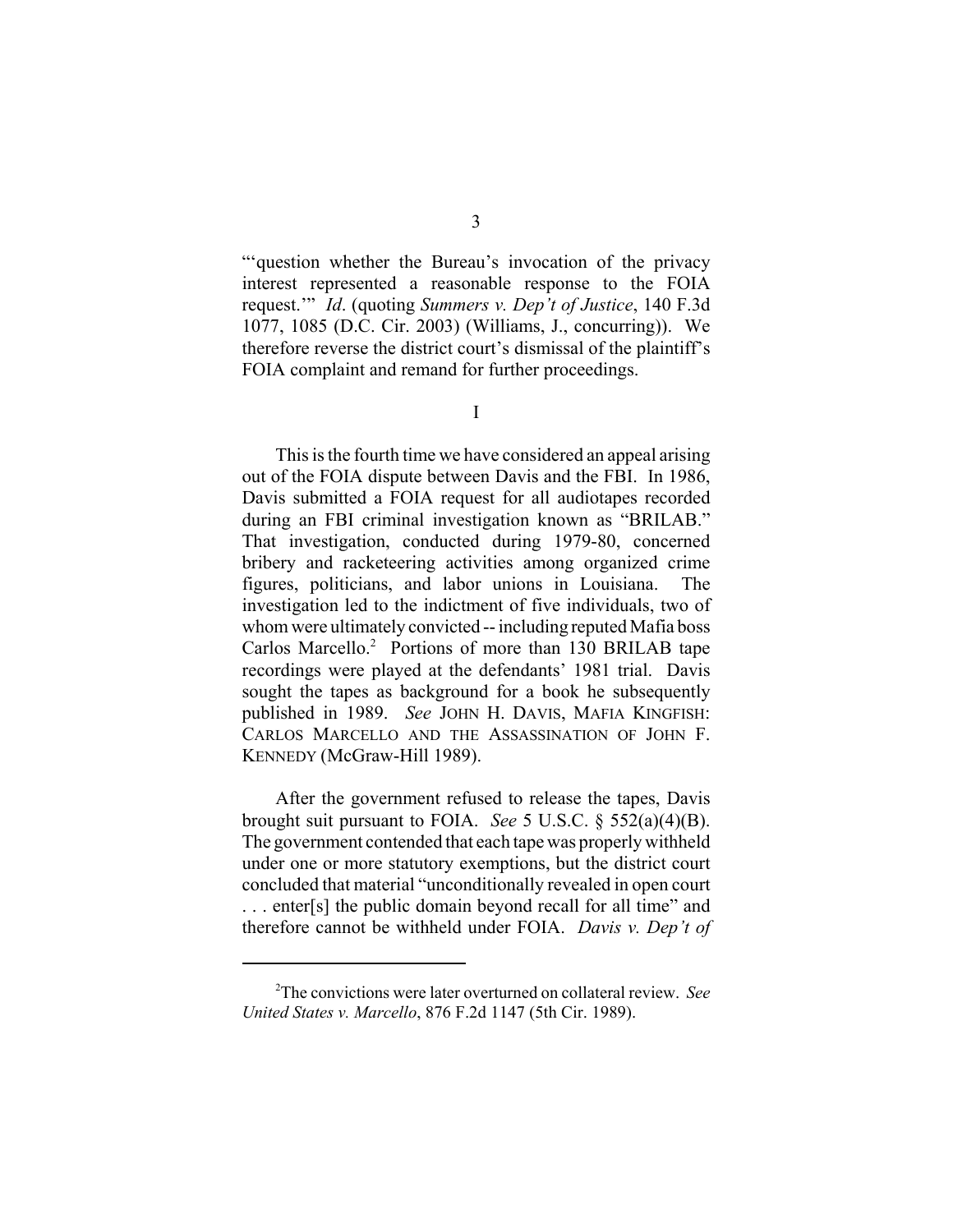*Justice*, No. 88-0130, Order at 3 (D.D.C. May 6, 1991). Although the government argued that it was no longer possible to determine which of a "play list" of 163 taped excerpts had actually been played in the courtroom, the district court held that the government bore the burden of showing that the tapes had not entered the public record and must "suffer the consequences of the impasse." *Id*. at 4. The court ordered release of all the tapes.

On appeal, this court reversed. *See Davis v. Dep't of Justice*, 968 F.2d 1276, 1282 (D.C. Cir. 1992) ("*Davis I*"). We held that, while the ultimate burden of persuasion remains on the government, "a party who asserts that material is publicly available carries the burden of production on that issue." *Davis I*, 968 F.2d at 1279 (emphasis omitted). We then remanded to give Davis an opportunity to show that the tapes he sought, or portions of them, were played at the trial. *Id*. at 1282.

In an effort to meet his burden under *Davis I*, Davis produced docket entries and transcripts from the Marcello trial. In response, the FBI released 157 of the 163 tapes and said it would have released another tape but could not find it. The FBI continued to withhold the five remaining tapes on the basis of FOIA Exemption 7(C), which permits an agency to withhold otherwise disclosable records if they were "compiled for law enforcement purposes" and their release "could reasonably be expected to constitute an unwarranted invasion of personal privacy." *See* 5 U.S.C. § 552(b)(7)(C). The district court sustained the FBI's actions. *See Davis v. Dep't of Justice*, No. 88-0130, Order at 15 (D.D.C. Oct. 16, 1997).

Davis appealed a second time. In *Davis II*, we upheld the district court's determination that the FBI's search for the missing tape was adequate. *See Davis v. Dep't of Justice*, 1998 WL 545422, at \*1 (D.C. Cir. July 31, 1998) ("*Davis II*"). We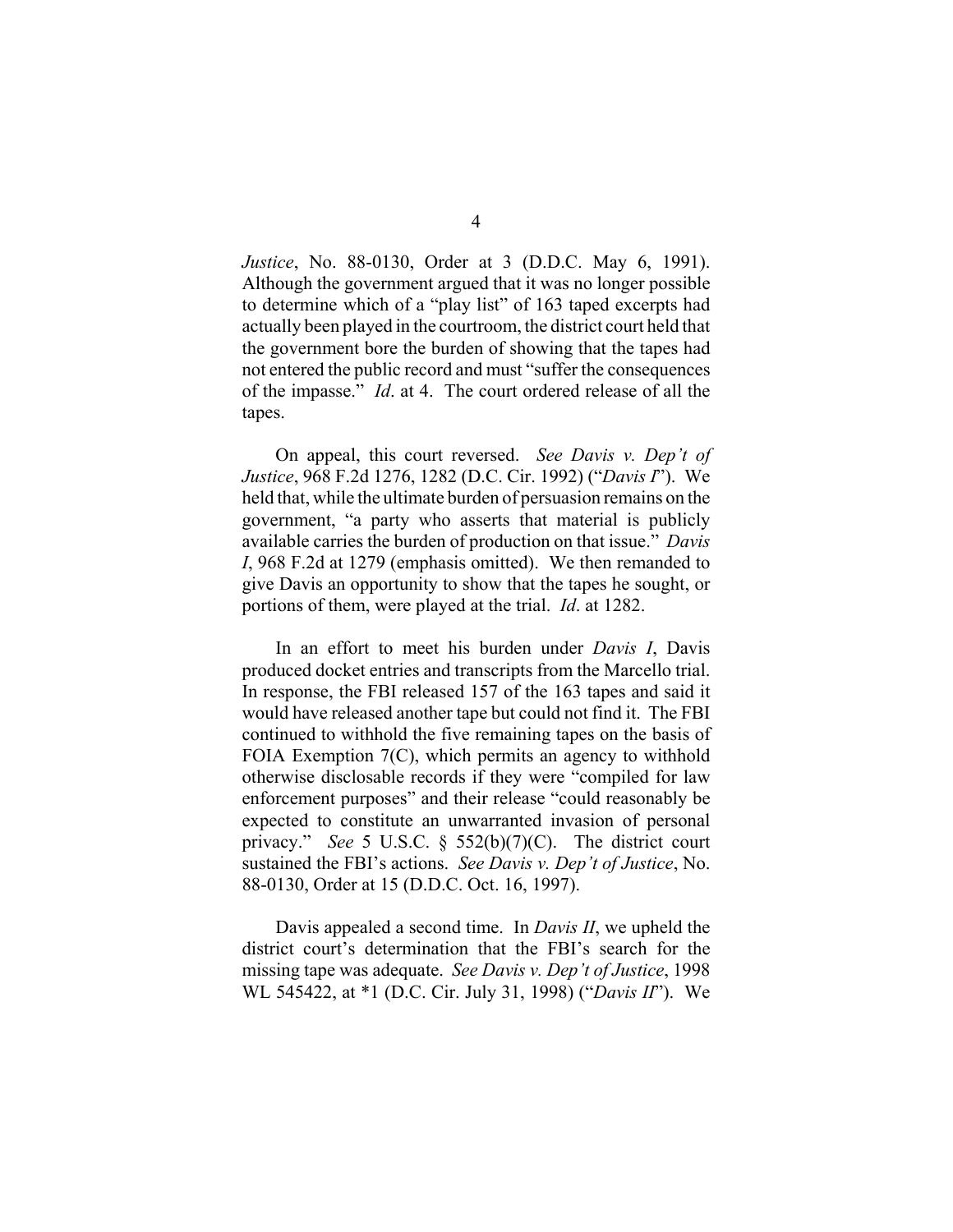again remanded, however, this time for the court to determine "whether any of the five tapes withheld in their entirety . . . contains material that can be segregated and disclosed without unwarrantably impinging upon anyone's privacy." *Id*.

On remand, the FBI determined that it could release one of the five tapes because the principal speaker on the tape had died. But the Bureau concluded that the remaining four tapes were wholly subject to Exemption 7(C), because it could not determine whether the speakers on those tapes were living or dead. *See* Decl. of Scott A. Hodes ¶¶ 5, 7 (Nov. 24, 1998). Citing an FBI affidavit, *see id*. ¶ 7, the district court held that the "defendant has made adequate efforts to establish that the speakers on these tapes are not deceased." *Davis v. Dep't of Justice*, No. 88-0130, Order at 2 (D.D.C. Sept. 15, 2000).

Once again, Davis appealed. In *Davis III*, we summarily reversed the district court and again remanded the case. *See Davis v. Dep't of Justice*, 2001 WL 1488882, at \*1 (D.C. Cir. Oct. 17, 2001) ("*Davis III*"). "The FBI's affidavit," we held, was "insufficient to determine the extent of the Bureau's efforts to ascertain whether putative beneficiaries of Exemption 7(C) are alive or dead." *Id*. As a consequence, we were "unable to say 'whether the Government reasonably balanced the interests in personal privacy against the public interest in release of the information at issue.'" *Id*. (quoting *Schrecker v. Dep't of Justice*, 254 F.3d 162, 167 (D.C. Cir. 2001) ("*Schrecker I*")). Citing our recent opinion in *Schrecker v. Department of Justice*, we remanded so that "the FBI may document what sources it consulted, and the district court can decide in the first instance whether the government 'did all it should have done, and whether it may withhold the disputed information pursuant to Exemption 7(C).'" *Id*. (quoting *Schrecker I*, 254 F.3d at 167).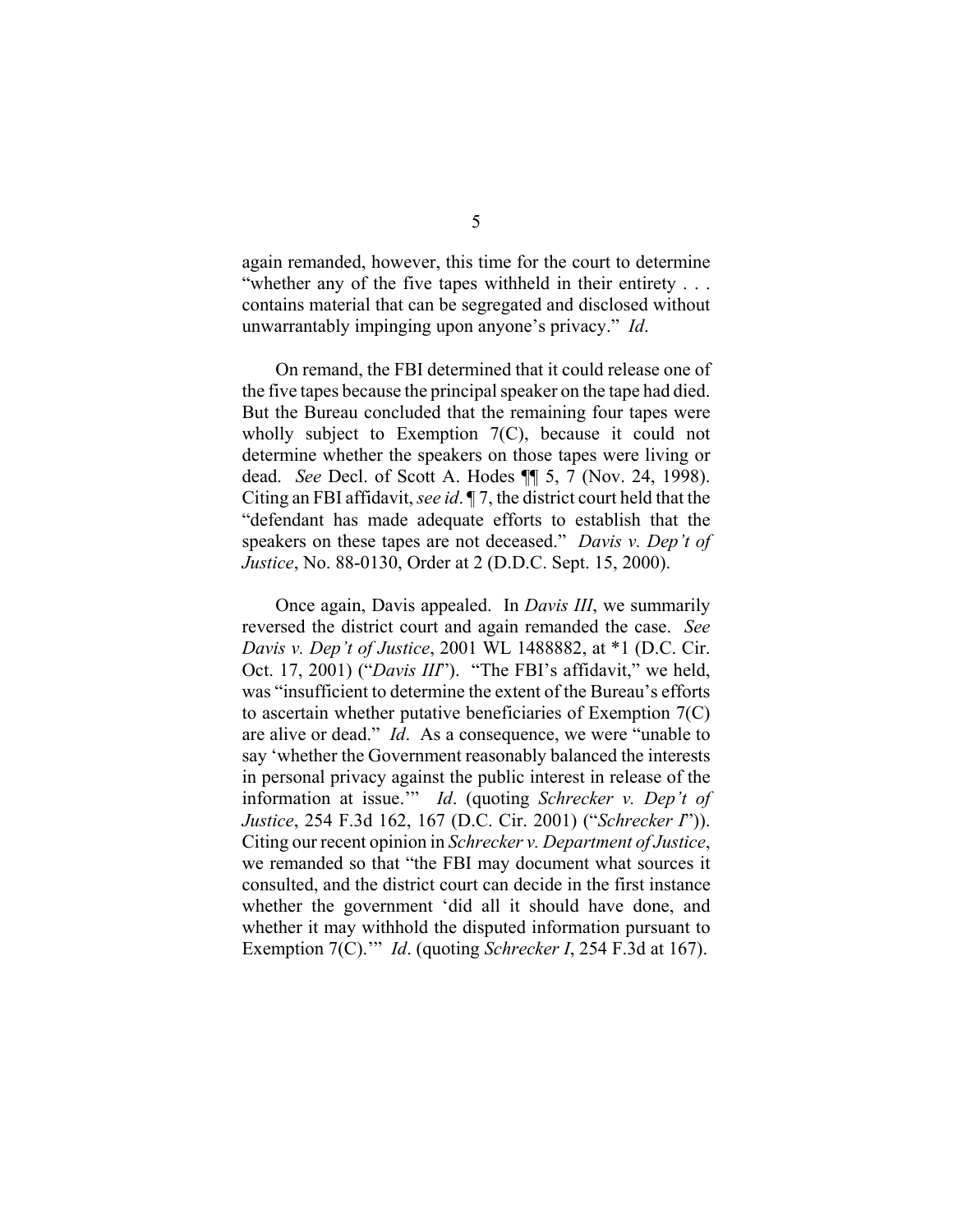Following our remand order, the FBI filed two more affidavits, spelling out the steps it took to determine whether the speakers were dead or alive, and declaring that those steps did not establish that the speakers on the tapes were deceased. *See* Second Decl. of Scott A. Hodes (Feb. 26, 2002); Third Decl. of Scott A. Hodes (July 11, 2002). We detail those steps in Part II.A below. The FBI's filings make clear that there are only "two speakers on the audiotapes at issue." Def.'s Mot. for Recons. at 3 (citing Fourth Decl. of Scott A. Hodes ¶ 4 (Aug. 7, 2002)). According to the government, the four tapes come from the FBI's undercover investigation of a "prominent individual," and the speakers are that "prominent individual and the undercover informant." Appellee's Br. 11 (citing affidavits).

In July 2002, unsatisfied with the government's efforts, the district court ordered the FBI to advise each of the two speakers, "by first class mail[,] . . . of defendant's obligation pursuant to this Order to [release the tapes] unless the speaker objects thereto in writing within 30 days." *Davis v. Dep't of Justice*, No. 88-0130, Order at 1 (D.D.C. July 23, 2002). More than a year later, after this court issued a subsequent opinion in the *Schrecker* case, *see Schrecker II*, 349 F.3d at 657, the government asked the district court to reconsider that order. On August 31, 2004, the court granted the motion to reconsider, "relieve[d] the government from undertaking the additional tasks mandated" in its July 2002 order, and granted summary judgment in favor of the FBI. *Davis v. Dep't of Justice*, No. 88- 0130, Order at 1 (D.D.C. Aug 31, 2004).

Davis then filed his fourth notice of appeal, challenging both the district court's grant of summary judgment dismissing his FOIA complaint, and an earlier order denying his motion for an award of attorney's fees. We consider the former in Part II and the latter in Part III. We "review de novo a decision granting summary judgment to an agency claiming to have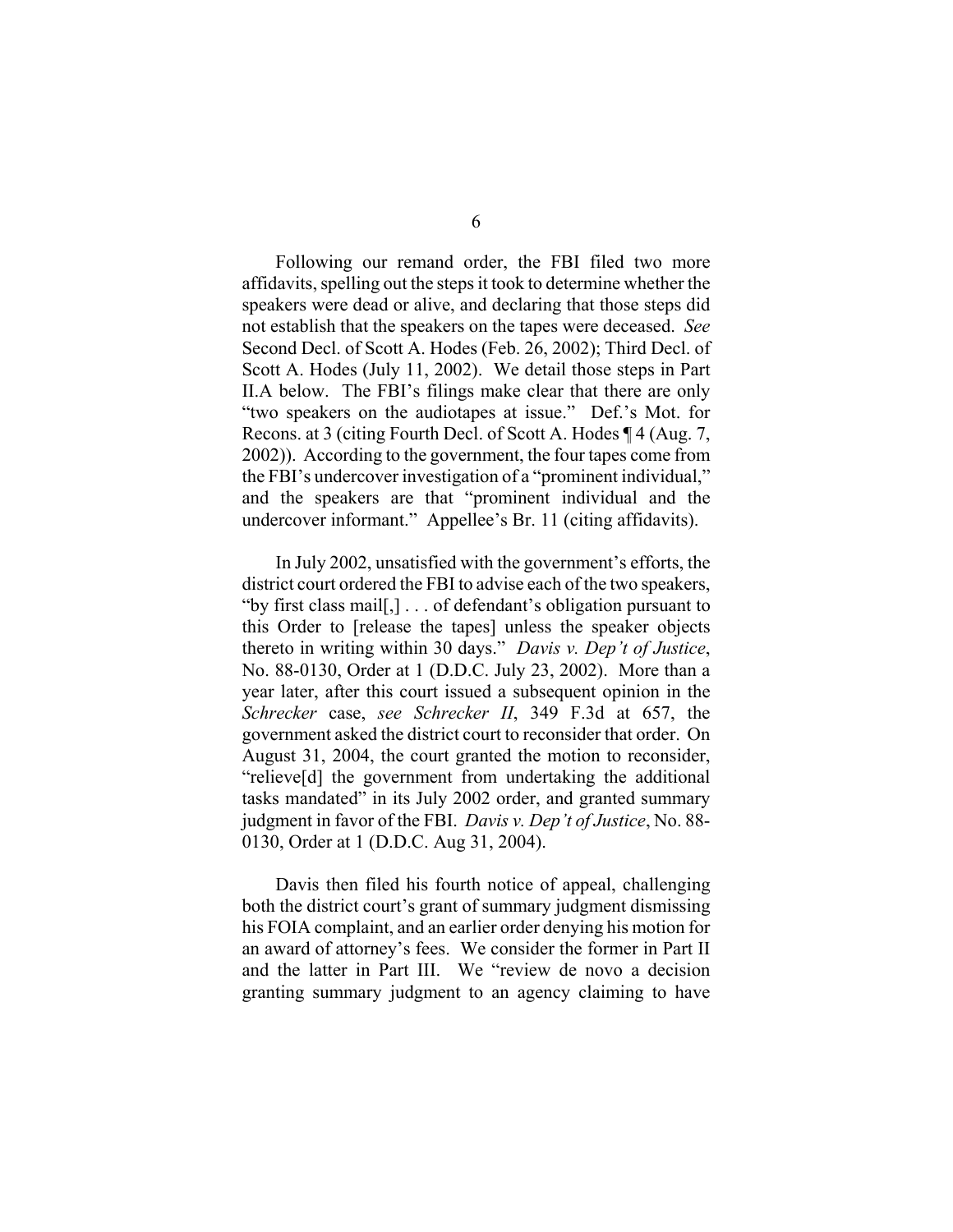complied with FOIA." *Schrecker II*, 349 F.3d at 661-62. We also review de novo a district court's attorney's fees determination, like the one at issue here, that "rests on an interpretation of the statutory terms that define eligibility for an award." *Edmonds v. FBI*, 417 F.3d 1319, 1322 (D.C. Cir. 2005) (internal quotation marks omitted).

FOIA Exemption 7(C) exempts law enforcement records from release "to the extent that" release "could reasonably be expected to constitute an unwarranted invasion of personal privacy." 5 U.S.C.  $\S$  552(b)(7)(C). In deciding whether the release of particular information constitutes an "unwarranted" invasion of privacy, an agency must balance the privacy interest at stake against the public interest in disclosure. *See Department of Justice v. Reporters Comm. for Freedom of the Press*, 489 U.S. 749, 777 (1989); *Schrecker I*, 254 F.3d at 166. We have recognized "that the privacy interest in nondisclosure of identifying information may be diminished where the individual is deceased." *Schrecker II*, 349 F.3d at 661. Indeed, the "fact of death, . . . while not requiring the release of information, is a relevant factor to be taken into account in the balancing decision whether to release information." *Id*. (quoting *Schrecker I*, 254 F.3d at 166). Consequently, "without confirmation that the Government took certain basic steps to ascertain whether an individual was dead or alive, we are unable to say whether the Government reasonably balanced the interests in personal privacy against the public interest in release of the information at issue." *Schrecker I*, 254 F.3d at 167.

The government's obligation in this regard is to "ma[k]e a reasonable effort to ascertain life status." *Schrecker II*, 349 F.3d at 662. Its "efforts must be assessed in light of the accessibility of the relevant information." *Id*. As we said in *Schrecker II*,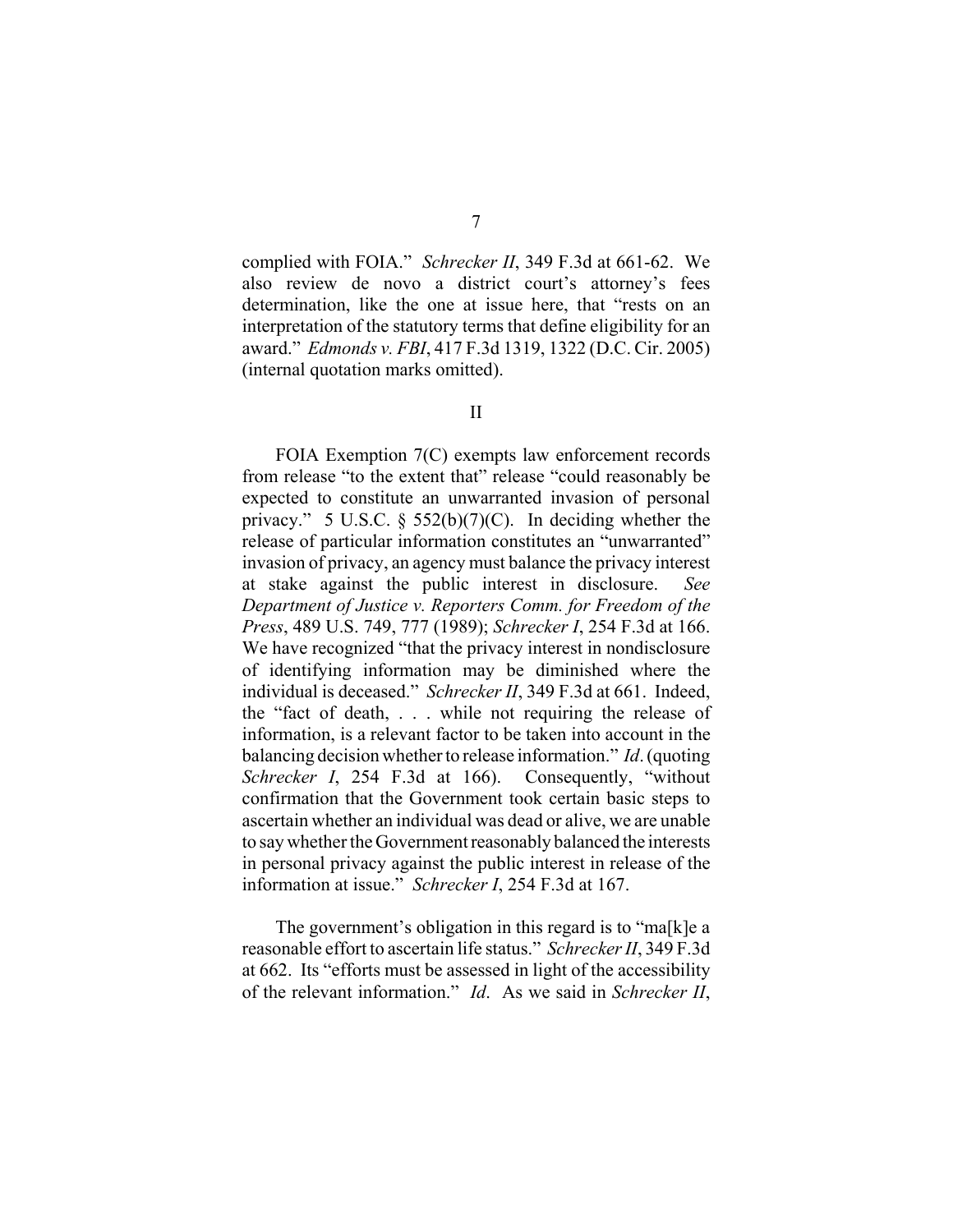there "'would be a question whether the Bureau's invocation of the privacy interest represented a reasonable response to the FOIA request . . . *if the Bureau has, or has ready access to, data bases that could resolve the issue*.'" *Id*. (quoting *Summers*, 140 F.3d at 1085 (Williams, J., concurring)) (emphasis added in *Schrecker II*). In short, "the proper inquiry is whether the Government has made reasonable use of the information readily available to it, and whether there exist reasonable alternative methods that the Government failed to employ." *Schrecker II*, 349 F.3d at 662.

A

The government's affidavits and pleadings declare that the FBI took three steps to determine whether the two speakers on the tapes were deceased. The Bureau reports that, because those individuals' deaths could not "be ascertained" by these methods, "the four tapes were withheld in full pursuant to exemption b(7)(C)." Second Hodes Decl. ¶ 8. Of course, "[t]he failure to discover the information sought is not conclusive evidence that the agency has failed to make a reasonable effort." *Schrecker II*, 349 F.3d at 662. Here, however, the government's own declarations provide that evidence.<sup>3</sup>

1. The government describes the first method it employed in the following paragraph from its principal affidavit:

> The FBI has institutional knowledge of the death of certain individuals from the processing of prior FOIA requests or internal records. The FBI relies on this

<sup>&</sup>lt;sup>3</sup>We measure the reasonable sufficiency of the government's effort on the basis of the aggregate of the steps it took, not on the basis of any individual step alone.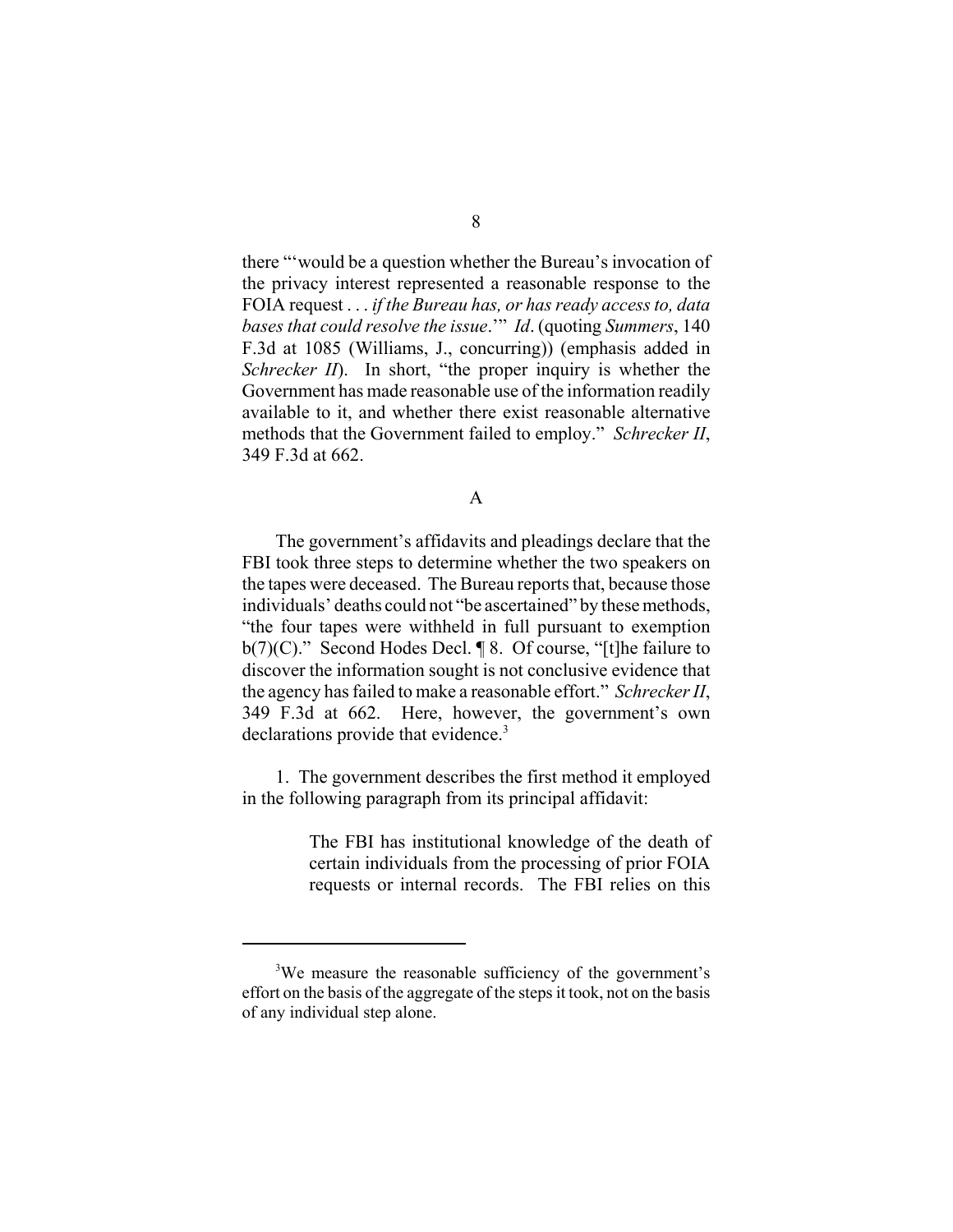institutional knowledge, as well as *Who Was Who*, a book of famous individuals [who have died].

Second Hodes Decl ¶ 5. From this description, it appears that the government's first step involved resort to two different sources: institutional knowledge and *Who Was Who*.

If the FBI truly used its "institutional knowledge" to determine whether the speakers were dead or alive, this first step might well be reasonable. But the Bureau's method of accessing that knowledge is so constrained as to render it effectively useless. Although the affidavit could be read as suggesting that the FBI uses its "internal records" to determine an individual's status, the same affidavit indicates that the Bureau did *not* search any records that were not themselves "responsive" to Davis' FOIA request -- that is, it did not search any records other than the audiotapes themselves. *See* Second Hodes Decl. ¶¶ 6, 7.4 Needless to say, the tapes themselves disclose nothing on this point, other than that the speakers were alive when they were speaking sometime during 1979-80.

The only other piece of "institutional knowledge" mentioned in the FBI's description is knowledge gained from "the processing of prior FOIA requests." Second Hodes Decl. ¶ 5. We have no idea what that means. On its face, however, its utility must depend upon there having been a prior FOIA request

<sup>4</sup> Subsequently, the FBI did conduct one search of its internal records. According to another affidavit, the FBI searched a specific index in its Criminal Justice Information Service Division for the names of the speakers. However, "the only individuals . . . within the index[] are those whose fingerprints are taken from corpses by law enforcement personnel." Third Hodes Decl. ¶ 4. There was no reason -- or at least none has been offered -- to suggest that a search of this index was likely to be productive, and apparently it was not.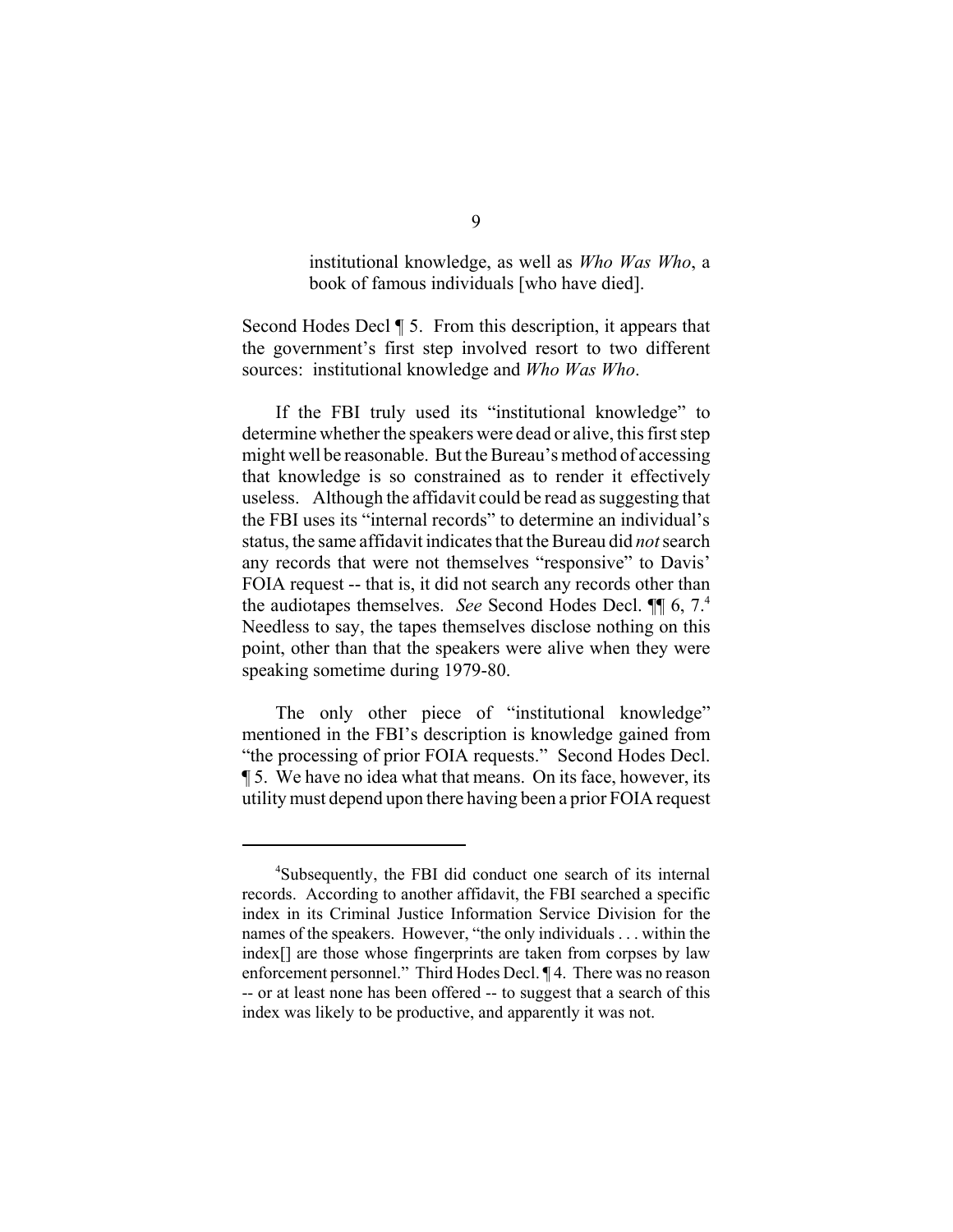involving the same individuals. The FBI does not suggest that there had ever been such a request.

If the FBI's reference to its institutional knowledge means anything more than what we have just described, we cannot determine that from the affidavit the Bureau filed. What we said of an earlier affidavit in this case, one that made a similar reference to the FBI's "institutional knowledge," remains equally true regarding this affidavit's treatment of that subject: "The FBI's affidavit is insufficient to determine the extent of the Bureau's efforts to ascertain whether putative beneficiaries of Exemption 7(C) are alive or dead." *Davis III*, 2001 WL 1488882, at \*1. Indeed, with respect to the FBI's reliance on its institutional knowledge, it appears that the Bureau has "been completely passive on the issue, taking death into account only if the fact has happened to swim into [its agents'] line of vision." *Summers*, 140 F.3d at 1085 (Williams, J., concurring); *see also Schrecker I*, 254 F.3d at 167 (reversing and remanding the district court's judgment regarding the applicability of Exemption 7(C) because the FBI's affidavit was too vague to determine if the agency had taken "certain basic steps to ascertain whether an individual was dead or alive").

The other source mentioned in the FBI's affidavit is *Who Was Who*, a multi-volume set of books published periodically by Marquis Who's Who, LLC. Each new volume "includes the biographies of the most prominent and noteworthy people who have died since the publication of the previous edition."<sup>5</sup> It is a select company: of the more than 7.2 million Americans who

<sup>5</sup> Marquis Who's Who, LLC, Home Page, http://www. marquiswhoswho.com.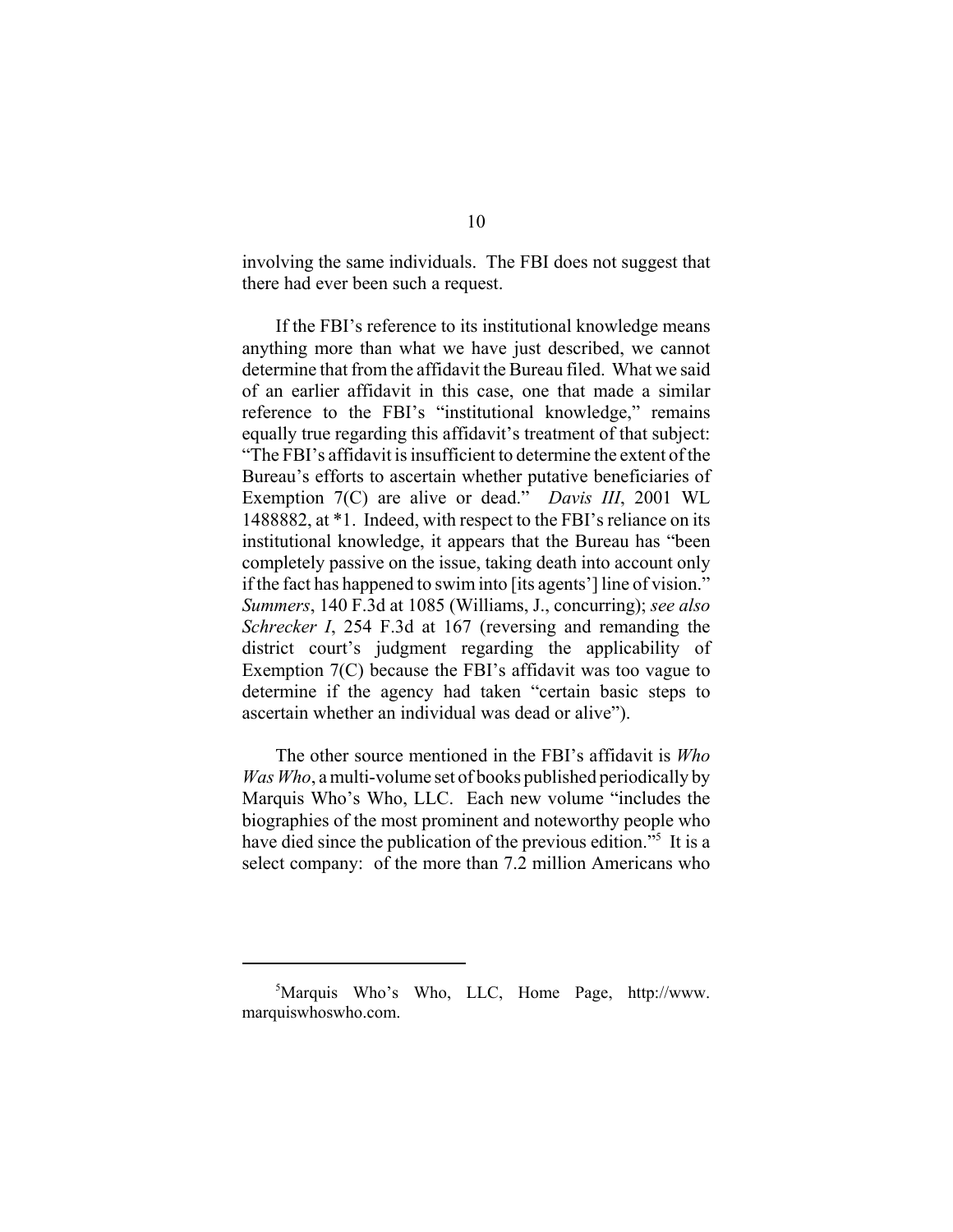died during  $2000-02$ , for example, no more than 4000 are portrayed in the *Who Was Who* volume covering that period. *See* 14 WHO WAS WHO IN AMERICA, 2000-02 (2002). How one earns a place in it is unclear, although Marquis reports that most of the entries were originally listed with the subjects' permission in its sister *Who's Who in America* publication, and that many of the biographies "have been scrutinized and revised by relatives or legal representatives of the deceased Biographee." *Id*. at vi. All of this suggests both considerable self-selection and considerable lag time.

The government describes one of the two speakers at issue here as a "prominent individual" and the other as an "undercover informant." Appellee's Br. 11. The latter seems unlikely to qualify for the distinction of a *Who Was Who* entry, and we have no way of knowing whether the former was prominent enough to qualify. Accordingly, we cannot conclude that the FBI's first method -- reference to its institutional knowledge and to *Who Was Who* -- was reasonably calculated to determine whether the speakers on the tapes were living or dead.

2. The government describes the second method it employed as follows:

> *When birth dates are provided in responsive records*, and these dates indicate the individual would be over 100 years of age, the name and/or any other identifiers will be released. Although the FBI is aware that many individuals live to be older than 100 years of age, ...

<sup>6</sup> Centers for Disease Control and Prevention (CDC), *Deaths: Final Data for 2002*, NAT'L VITAL STAT. REP., Oct. 12, 2004, at 1; CDC, *Deaths: Final Data for 2001*, NAT'L VITAL STAT. REP., Sept. 18, 2003, at 1; CDC, *Deaths: Final Data for 2000*, NAT'L VITAL STAT. REP., Sept. 16, 2002, at 1.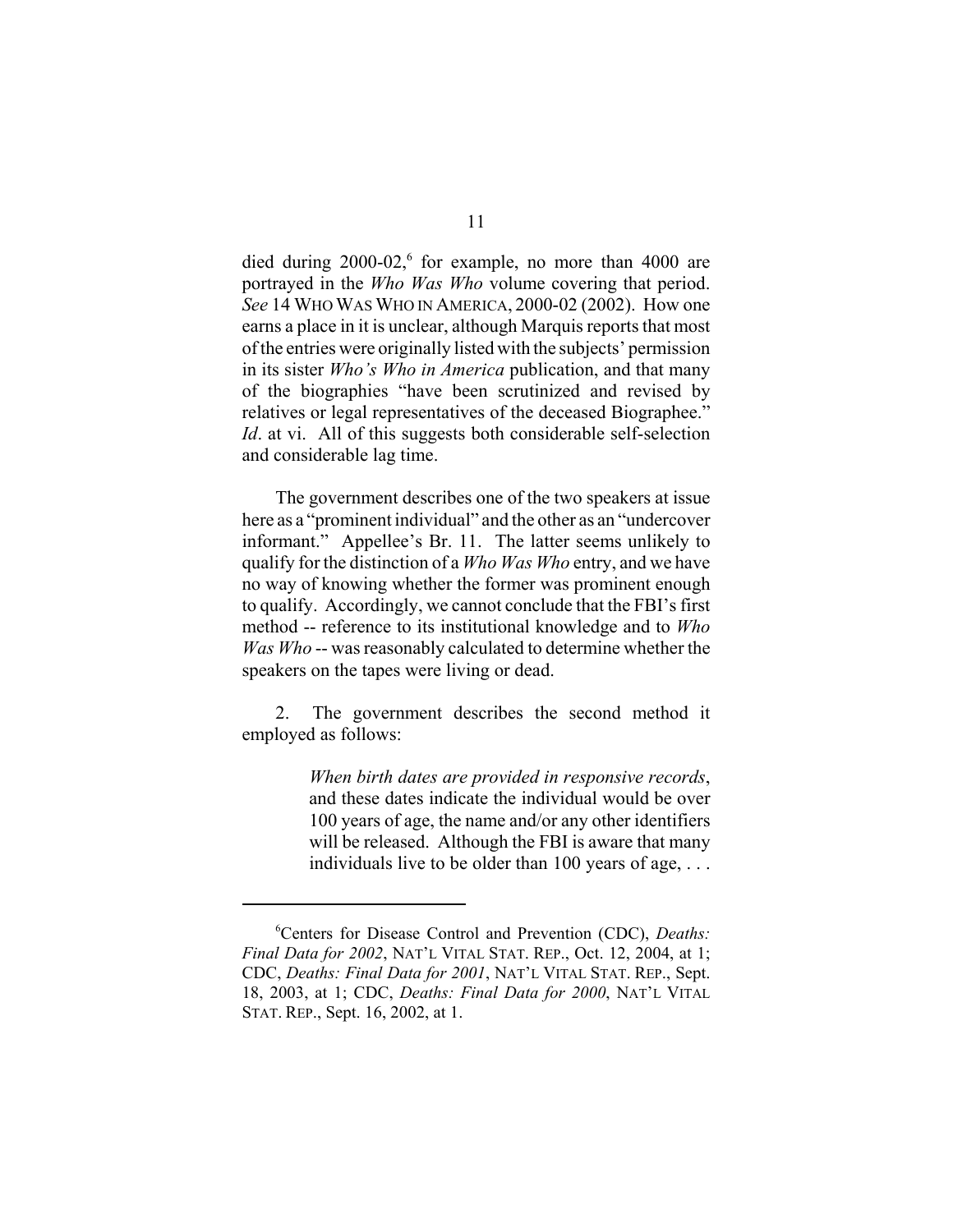the FBI has consistently relied upon the 100-year rule in all of its FOIA processing.

Second Hodes Decl. ¶ 6 (emphasis added). The key to the utility of the FBI's 100-year rule is the clause that we have italicized. As explained above, when the FBI refers to "responsive records," it means those records -- and only those records - actually sought in the FOIA request. In this case, the only responsive records were the audiotapes, and "there were no birth dates on these tapes." Second Hodes Decl. ¶ 6. Therefore, the affidavit concludes, since "no birth dates were provided in the responsive records, the FBI did not assume death of the individuals speaking on these tapes." *Id*.

The reasonableness of this second method obviously depends upon the probability that the responsive records will contain the individual's birth date -- as might well be the case if the records sought by the FOIA requester were FBI investigative reports or personnel files. But unless the FBI has tape recorded a birthday party, it seems highly unlikely that the participants in an audiotaped conversation would have announced their ages or dates of birth.<sup>7</sup> Accordingly, this second method was also destined to fail, as it did.

3. The third method the FBI used was the following:

*If a social security number is revealed on the responsive records*, the FBI, in its administrative discretion, may check the Social Security Death Index (SSDI) -- a database maintained by a third party on the

<sup>&</sup>lt;sup>7</sup>Although a tape might also reveal a speaker's birth date if that date were inscribed on the outside of the cassette that holds the tape, the government provides no information as to whether that is ever the case.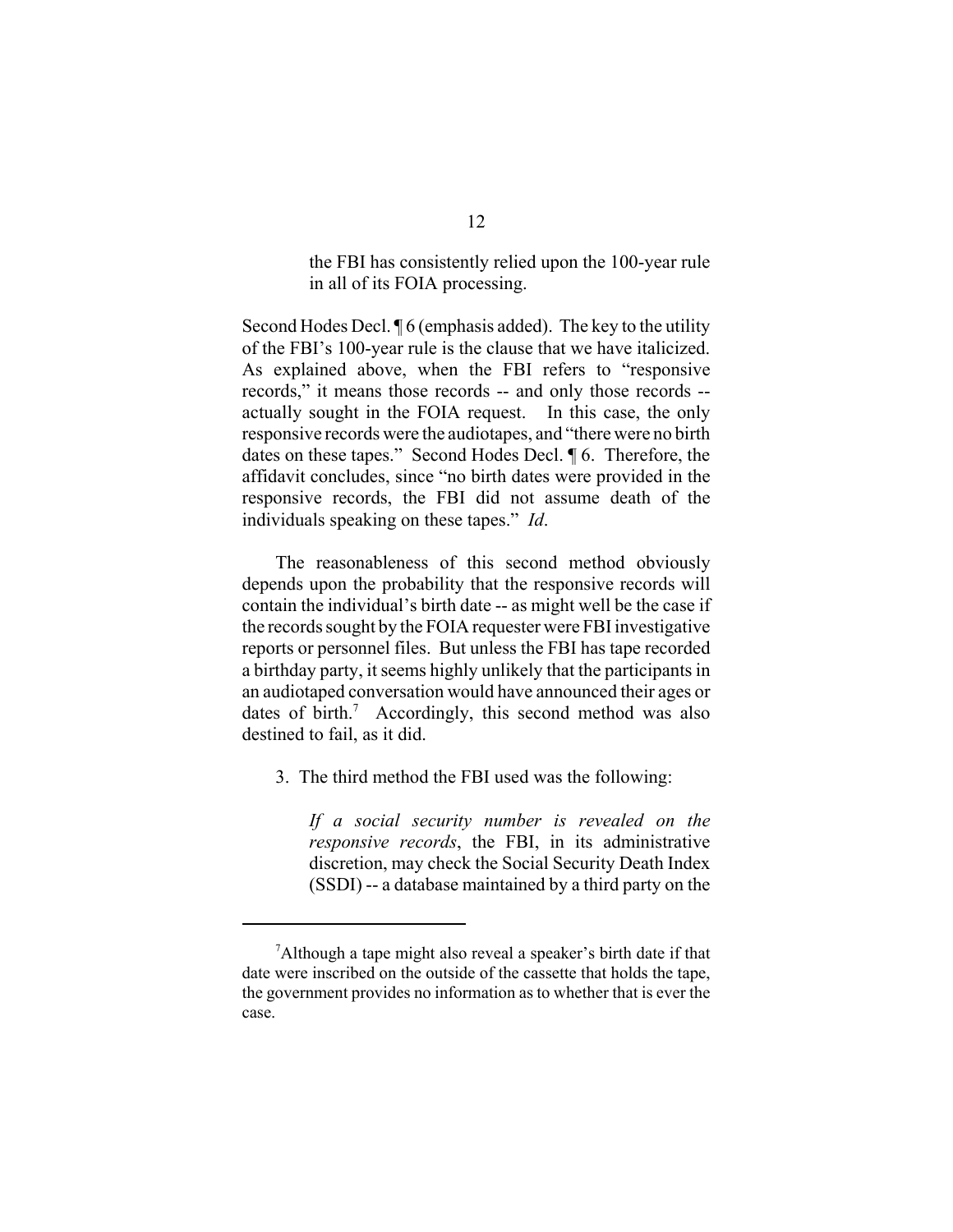Internet. This website is maintained by a private individual, and the FBI cannot verify or vouch for the accuracy of this index, which the website purchases from the Social Security Administration.

Second Hodes Decl. ¶ 7 (emphasis added). Once again, the rub is that the FBI will not even check the Social Security Death Index unless the speaker's social security number is revealed on responsive records. *See id.* (declaring that the "FBI does not research third-party names internally to discover social security" numbers). As expected, the FBI reports that, because "[t]his case concerns audio tapes," and "[a]s no social security numbers are on the tapes at issue, this website [the SSDI] was not checked." Needless to say, no one announces his or her social security number in ordinary conversation -- not even at a birthday party. Accordingly, the Bureau again utilized a method that could not help but fail in the circumstances of this case.

4. As we have discussed, none of the three methods used by the FBI had any likelihood of discovering whether the two individuals, whose conversations were captured by the audiotapes in question, were living or dead. Indeed, if the FBI limits itself to those methods in the future, it is doubtful that it will ever be able to discover the status of a speaker on an audiotape. Although futility alone may not render the FBI's efforts unreasonable, it surely is an important factor in the equation.

The other factor we must consider is "whether the Government has made reasonable use of the information readily available to it, and whether there exist reasonable alternative methods that the Government failed to employ." *Schrecker II*, 349 F.3d at 662. As we have said, the question is whether "*the Bureau has, or has ready access to, data bases that could*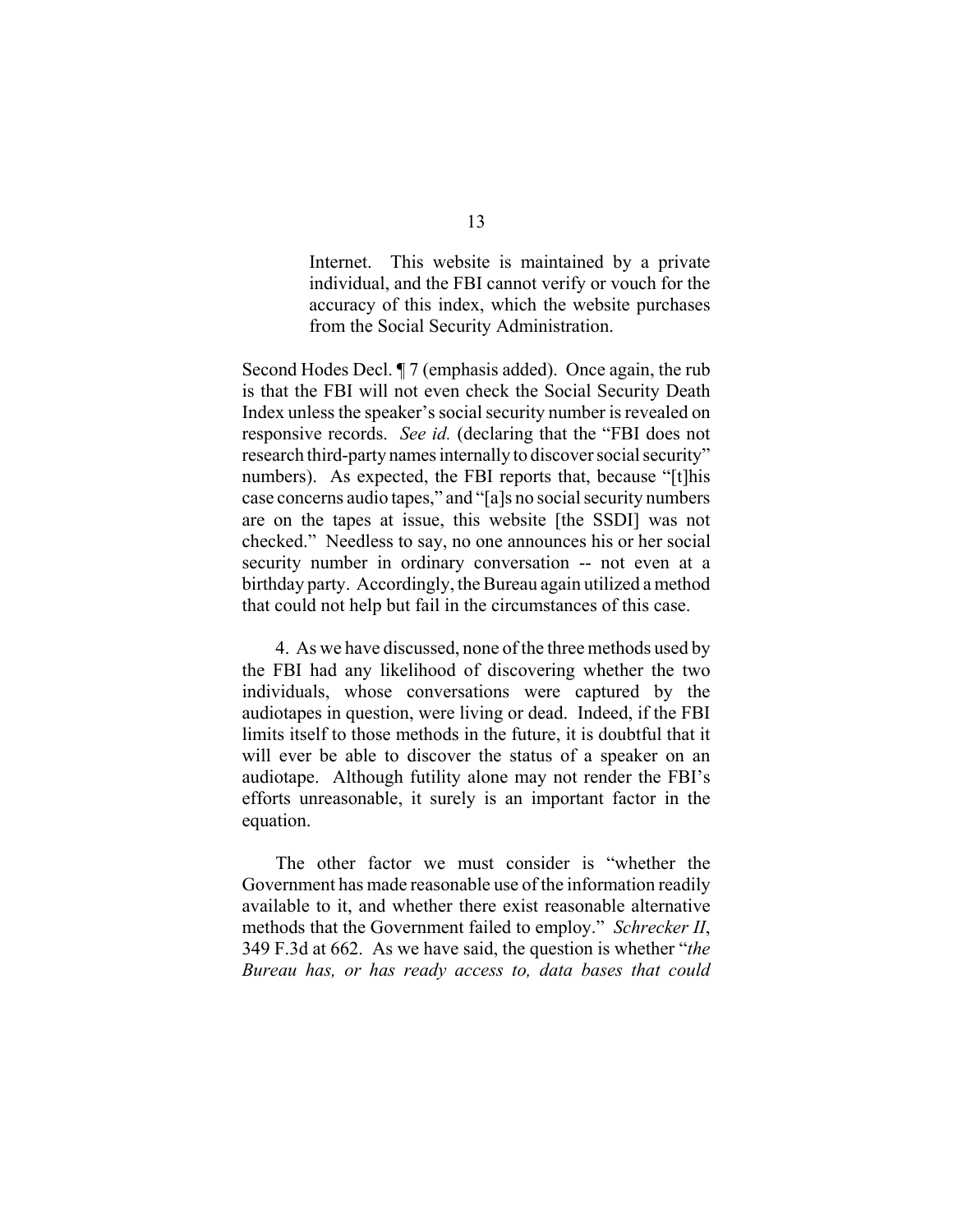*resolve the issue*." *Id*. (internal quotation marks omitted). We now consider some of the alternatives the FBI failed to employ.

Turning first to the FBI's internal records, we cannot conclude that the government "made reasonable use" of its own information in this case. The flaw in the government's 100-year rule and Social Security Death Index methodologies -- at least as far as audiotapes are concerned -- is that the Bureau refused to look anywhere but in the tapes themselves to discover the speakers' birth dates or social security numbers. This meant that, even if those personal identifiers were present in other FBI records, the FBI would not have found them. In this case, it is not unlikely that such other records do exist. In an FBI undercover operation like BRILAB, for example, one would expect to find investigative reports that list the various players (witnesses, informants, subjects, targets) and identifying information about them.8 The FBI's Electronic Surveillance (ELSUR) indices also may well contain the necessary personal identifiers for the two individuals, whose voices were captured by electronic surveillance.<sup>9</sup>

<sup>8</sup> *See, e.g.*, *Blanton v. Dep't of Justice*, 64 Fed. Appx. 787, 788 (D.C. Cir. 2003) (noting that the FBI maintained "informant files" relating to an investigation); *Perri v. United States*, 53 Fed. Cl. 381, 395-96 (2002) (noting that the FBI maintained a "137 (Confidential Informant) File" and a "270 (Cooperative Witness) File" in an undercover operation); *Meeropol v. Meese*, 790 F.2d 942, 947 (D.C. Cir. 1986) (noting that the FBI maintained "subject files" regarding eleven named principals).

<sup>9</sup> *See Wheeler v. Dep't of Justice*, 403 F. Supp. 2d 1, 4 (D.D.C. 2005) (noting that, through ELSUR, "the FBI maintains information on all subjects whose electronic and/or voice communications have been intercepted by the FBI since January 1, 1960," and that ELSUR can be searched by name, "date of birth, place of birth and social security number"); *see also Campbell v. Dep't of Justice*, 164 F.3d 20,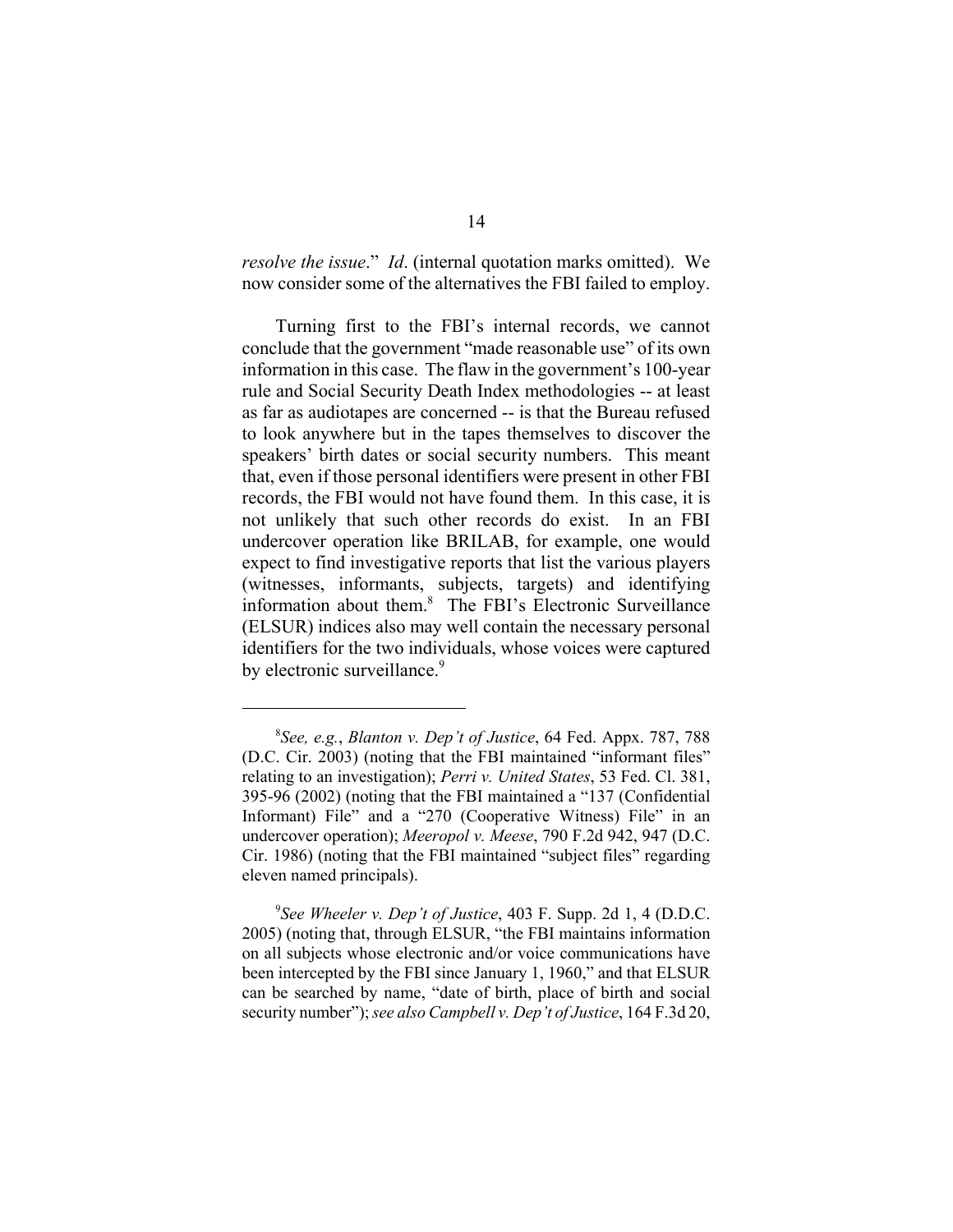The FBI has neither denied that it has such records nor suggested that it would be difficult to access them in this case. To the contrary, yet another FBI affidavit explains that the Bureau's Central Records System (CRS) contains "all pertinent information which it has acquired in the course of fulfilling its mandated law enforcement responsibilities," and makes clear that much of that system can be searched by an individual's name. Fourth Hodes Decl. ¶ 7. For example, with respect to FBI Headquarters:

> Communications directed to FBIHQ from the various field offices . . . are filed in the pertinent case files and *indexed to the names of individuals*, groups, or organizations *which are listed* in the case caption(s) or title(s) *as a subject*(s), a suspect(s), or as a victim(s). Therefore, for example, *a search made in this index to locate records concerning a particular individual would be made by searching the name of that individual* in the index.

*Id*. **¶** 8 (emphasis added). And similarly, with respect to FBI field offices:

> Access to the CRS files at FBI field divisions is also afforded by the General Indices (automated and manual), which are likewise arranged in alphabetical order, and consist of an index on various subjects, including the names of individuals and organizations. *Searches made in the General Indices to locate records concerning a particular subject, such as John Doe, are made by searching the subject requested* in the index.

<sup>29 (</sup>D.C. Cir. 1998) (remanding with instructions that the FBI search its ELSUR records).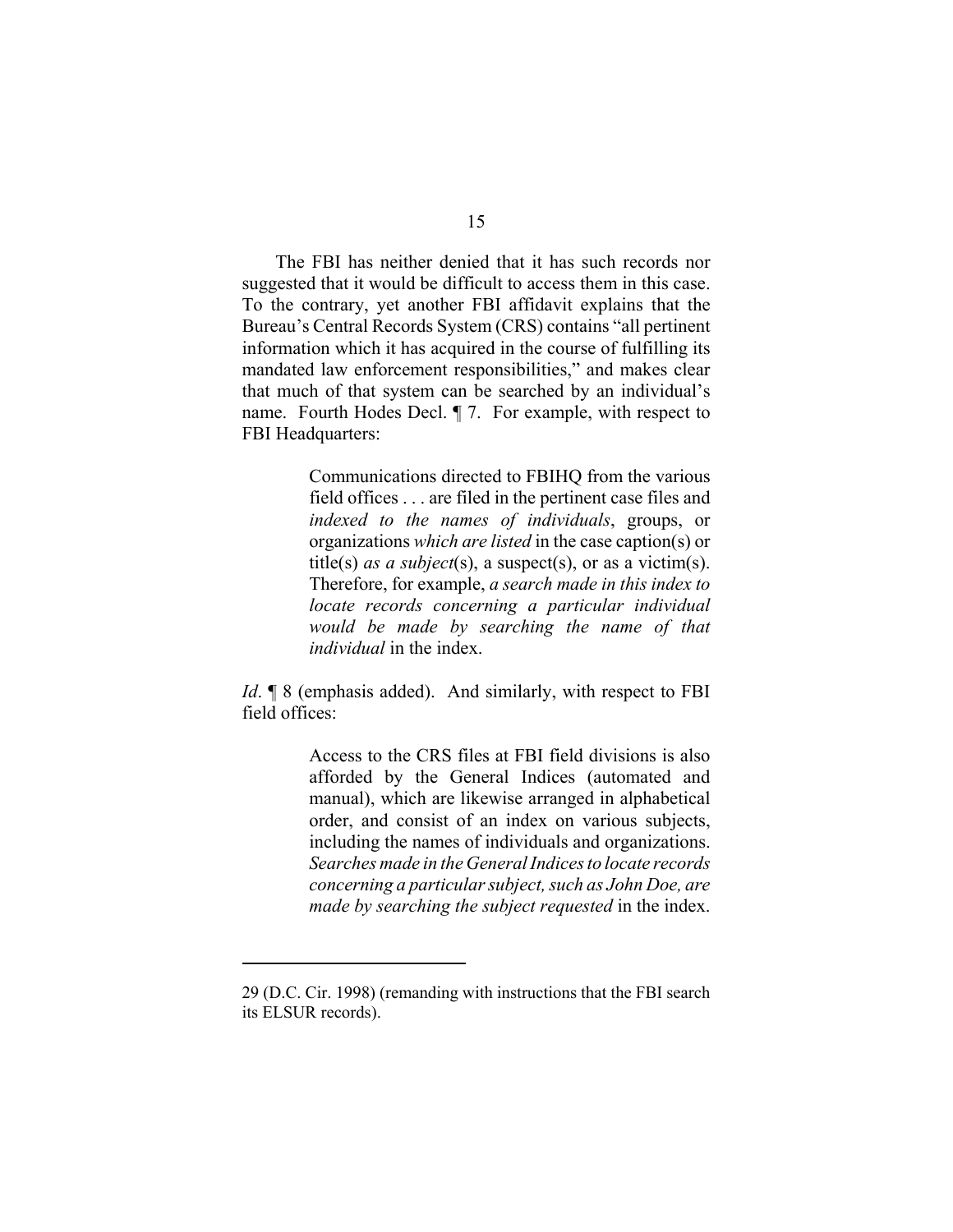Indexing functions have been automated by field divisions.

*Id*. **[9** (emphasis added).

It is plain, then, that the FBI could have searched its files by the names of the two speakers -- one the subject of a criminal investigation, the other an informant -- to determine whether records in those files disclose their dates of birth or social security numbers (or even their deaths). But the FBI did not do so. *See* Second Hodes Decl. ¶¶ 6, 7. The Bureau gave no reason at all for not searching its records for the speakers' birth dates, and only one reason for not searching for their social security numbers:

> The FBI does not research third-party names internally to discover social security [numbers] because to do so would violate these third parties' privacy rights. The records that may possess these individual[s'] social security numbers were created for law enforcement purposes; they were not created for the purpose of ascertaining whether individuals contained in FBI records are still alive.

Second Hodes Decl. ¶ 7. We expressly rejected this precise rationale (asserted by the same FBI declarant) in *Schrecker II*, saying: "We fail to see how the purpose for which an internal record was created bears on whether searching the record for an individual's social security number would violate that individual's privacy." 349 F.3d at 664.

Turning from the FBI's own databases to those it "*has ready access to," id.* at 662 (internal quotation marks omitted), we have to ask why the FBI limited itself to *Who Was Who*. The fact that the Bureau uses such an outside source indicates that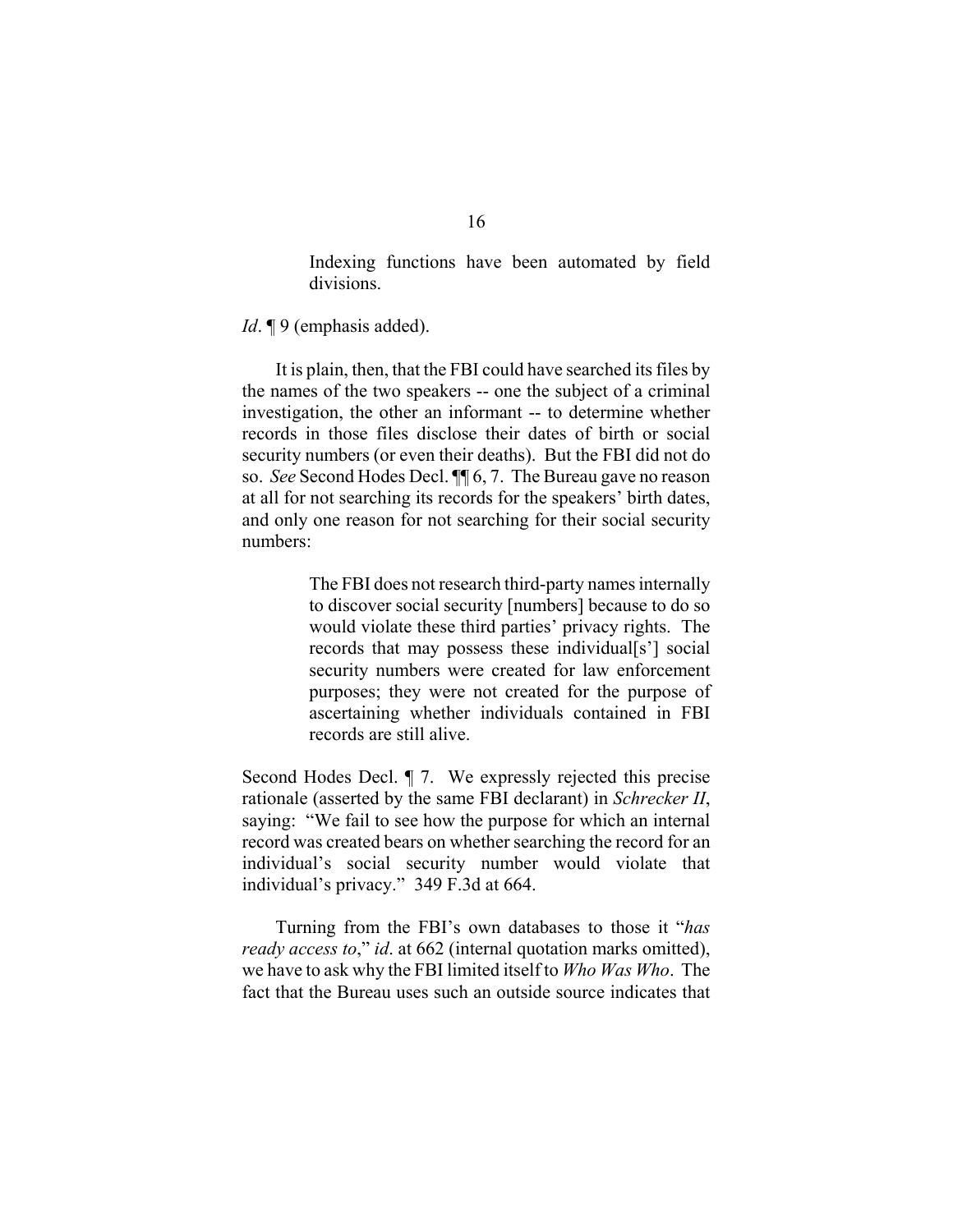there is no bar to its doing so. And apparently the biographies of the decedents contained in those books make it possible to determine that the "John Doe" for whom the FBI is searching is the same John Doe whose death is there reported. *See infra* Part II.B.

But if that is so, one has to ask why -- in the age of the Internet -- the FBI restricts itself to a dead-tree source with a considerable time lag between death and publication, with limited utility for the FBI's purpose, and with entries restricted to a small fraction of even the "prominent and noteworthy"? Why, in short, doesn't the FBI just Google the two names? Surely, in the Internet age, a "reasonable alternative" for finding out whether a prominent person is dead is to use Google (or any other search engine) to find a report of that person's death.<sup>10</sup> Moreover, while finding a death notice for the second speaker - the informant -- may be harder (assuming that he was not prominent), Googling also provides ready access to hundreds of websites collecting obituaries from all over the country, any one of which might resolve that speaker's status as well. *See, e.g.*, http://www.legacy.com (hosting the obituary sites of more than 275 newspapers, including three Louisiana papers); http://www. obituarycentral.com (containing a directory of links to online obituaries and death notices in every state).

We do not suggest that the FBI must use one, or any, of the search methods outlined above. But when the only search methods the FBI did employ were plainly fated to reach a dead end (in a manner of speaking), and when there appear to be

 $10$ That is particularly so here, since an FBI affidavit declared that the Bureau knew the "prominent individual" at issue was alive as recently as 1994. Decl. of Robert A. Moran ¶ 19 (Oct. 21, 1994). (How the FBI knew the individual was living in 1994, but could not determine whether he was living or dead by 1998, remains a mystery.)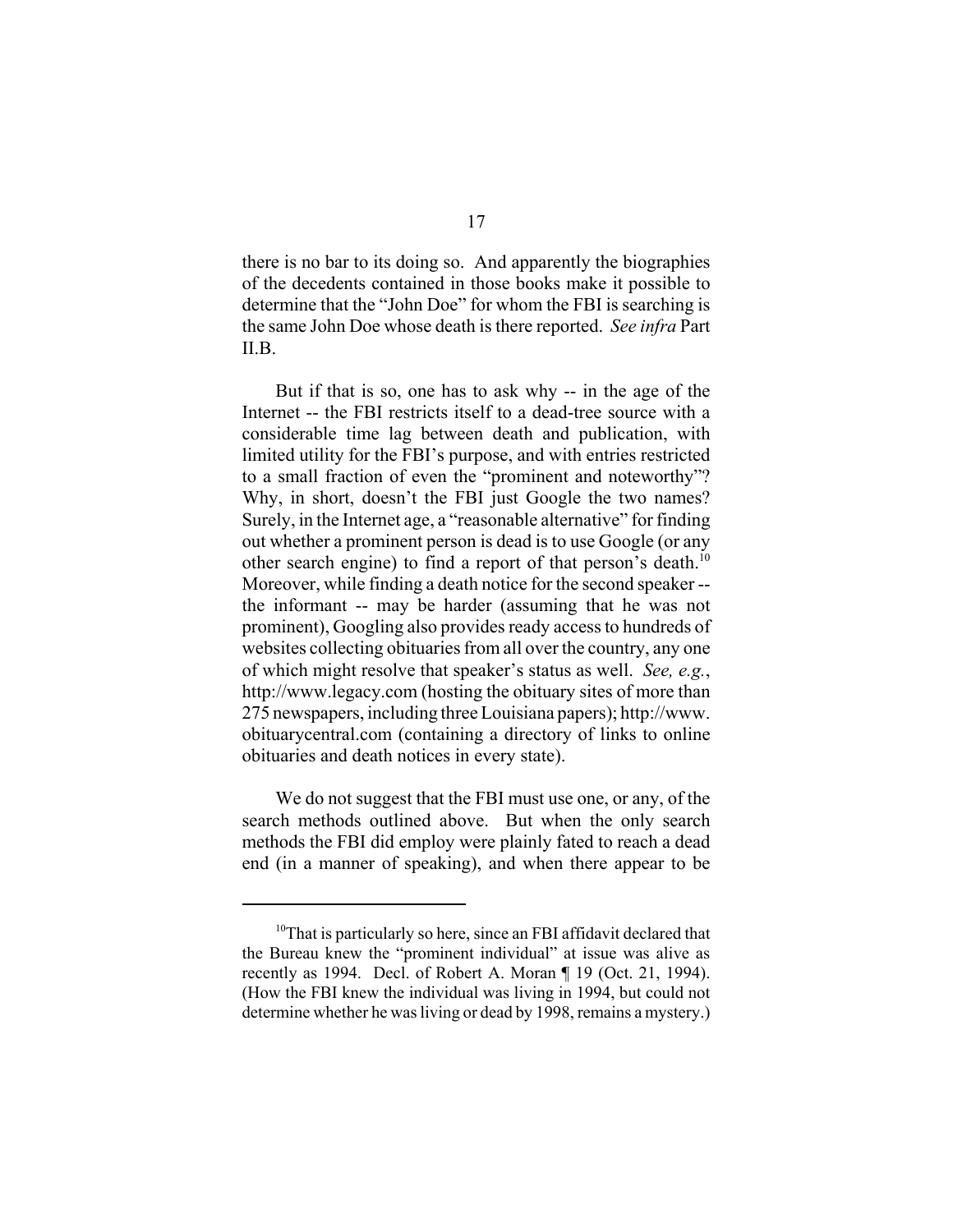reasonable alternatives that the government failed to consider, there is a serious "question whether the Bureau's invocation of the privacy interest represented a reasonable response to the FOIA request." *Schrecker II*, 349 F.3d at 662 (internal quotation marks omitted). This a question that has not yet been answered, and that the district court must address on remand.

B

The government does not dispute that the steps the FBI took to determine whether the speakers on the audiotapes were dead could not reasonably be expected to answer that question. Nor does it contend that resort to any of the alternatives identified above would be burdensome on the facts of this case. Instead, its argument is simply that "the steps taken by the FBI here were the same taken by the FBI in *Schrecker II*," and that because we affirmed the grant of summary judgment for the government there, we must do so here as well. Appellee's Br. 9; *see* Oral Arg. Tape at 29:15-34:12 (confirming the government's view that the FBI does not have to search for the speakers' birth dates or social security numbers, even if it knows they can quickly be found by a name search, because "there is no obligation under *Schrecker* to conduct additional searches" of nonresponsive records). That is a serious misreading of *Schrecker II*.

It is true that the three methods the FBI employed to determine whether individuals mentioned in responsive records in *Schrecker II* were dead are the same as those it employed in this case. *See Schrecker II*, 349 F.3d at 660. It is also true that we affirmed summary judgment in that case, holding, in particular, that the Bureau did not have to examine nonresponsive internal records for the mentioned individuals' birth dates or social security numbers. *Id*. at 663-65. But *Schrecker II* did not purport to affirm a set of search methodologies as per se sufficient to satisfy the "reasonable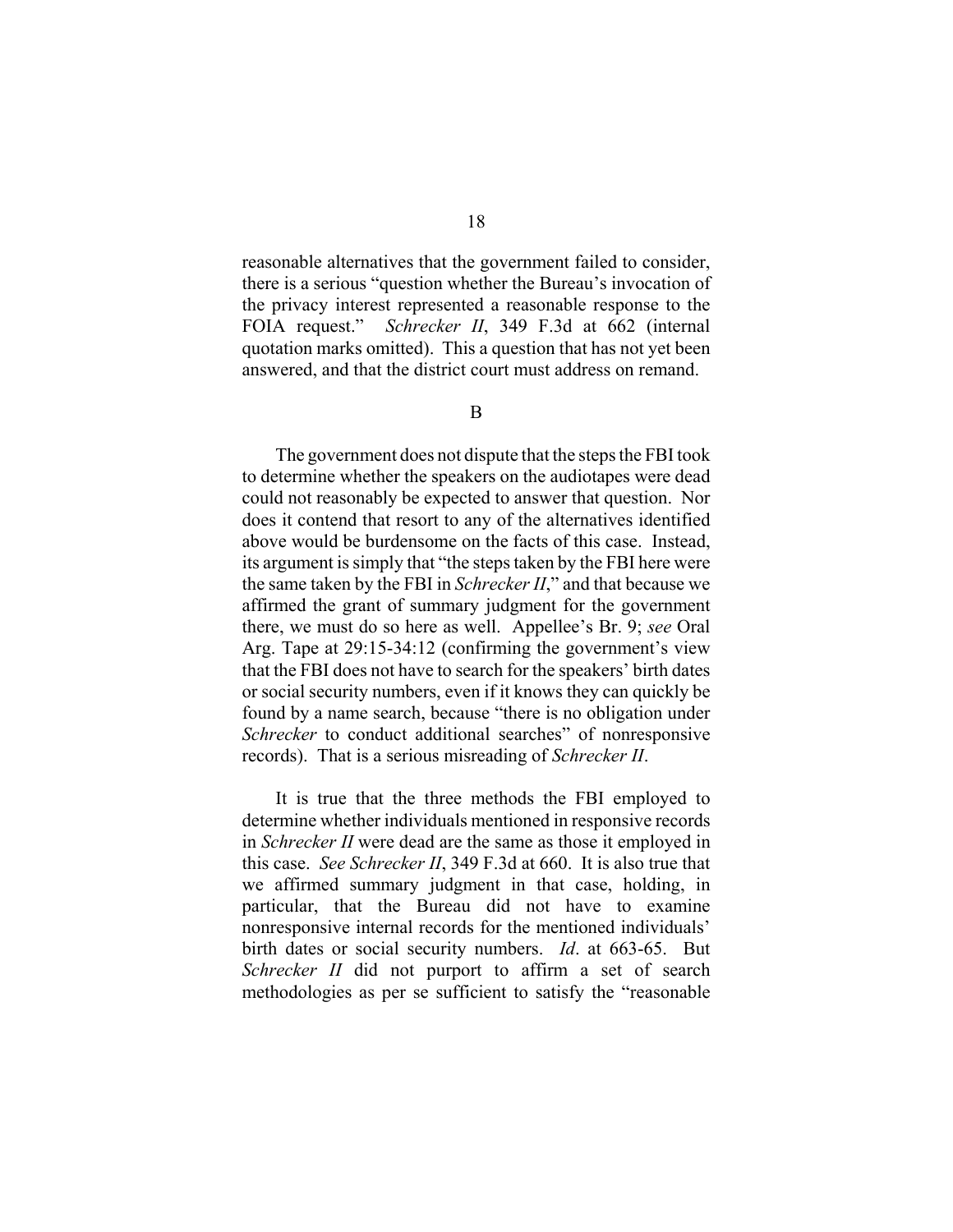efforts" standard. *Id*. at 662. To the contrary, we noted that the "adequacy of an agency's search is measured by a standard of reasonableness, and is dependent upon the circumstances of the case.'" *Id*. at 663 (quoting *Truitt v. Dep't of State*, 897 F.2d 540, 542 (D.C. Cir. 1990) (additional quotation marks omitted). And we expressly "cautioned . . . that it would be inappropriate for the court to mandate 'a bright-line set of steps for an agency to take in this situation,'" because FOIA requires "'both systemic and case-specific exercises of discretion and administrative judgment and expertise.'" *Id*. at 662 (quoting *Johnson v. Executive Office for U.S. Attorneys*, 310 F.3d 771, 776 (D.C. Cir. 2002)).

Our determination in *Schrecker II*, that in that case the FBI had reasonably decided to examine only responsive records for birth dates and social security numbers, is distinguishable from this case in two important respects. First, *Schrecker* involved a FOIA request not for audiotapes, but for documents. Although there is virtually no chance that a speaker will announce those personal identifiers during an oral conversation, there is a reasonable probability that they will be contained in responsive documents. Indeed, in *Schrecker II* itself, the FBI found the birth dates and social security numbers of at least some of the mentioned individuals in a search of responsive pages. 349 F.3d at 663, 664.

Second, at issue in *Schrecker II* were 113 names appearing in over 24,000 responsive documents, making a search of nonresponsive documents for personal identifiers "unduly burdensome." *Id*. at 664. That burden was magnified by the fact that the 113 names were not those of the subjects of an FBI investigation, but rather were merely mentioned in documents relating to that investigation. This meant that "any name-based search would likely encounter . . . duplication" of common names, "making verification difficult or impossible." *Id*. It also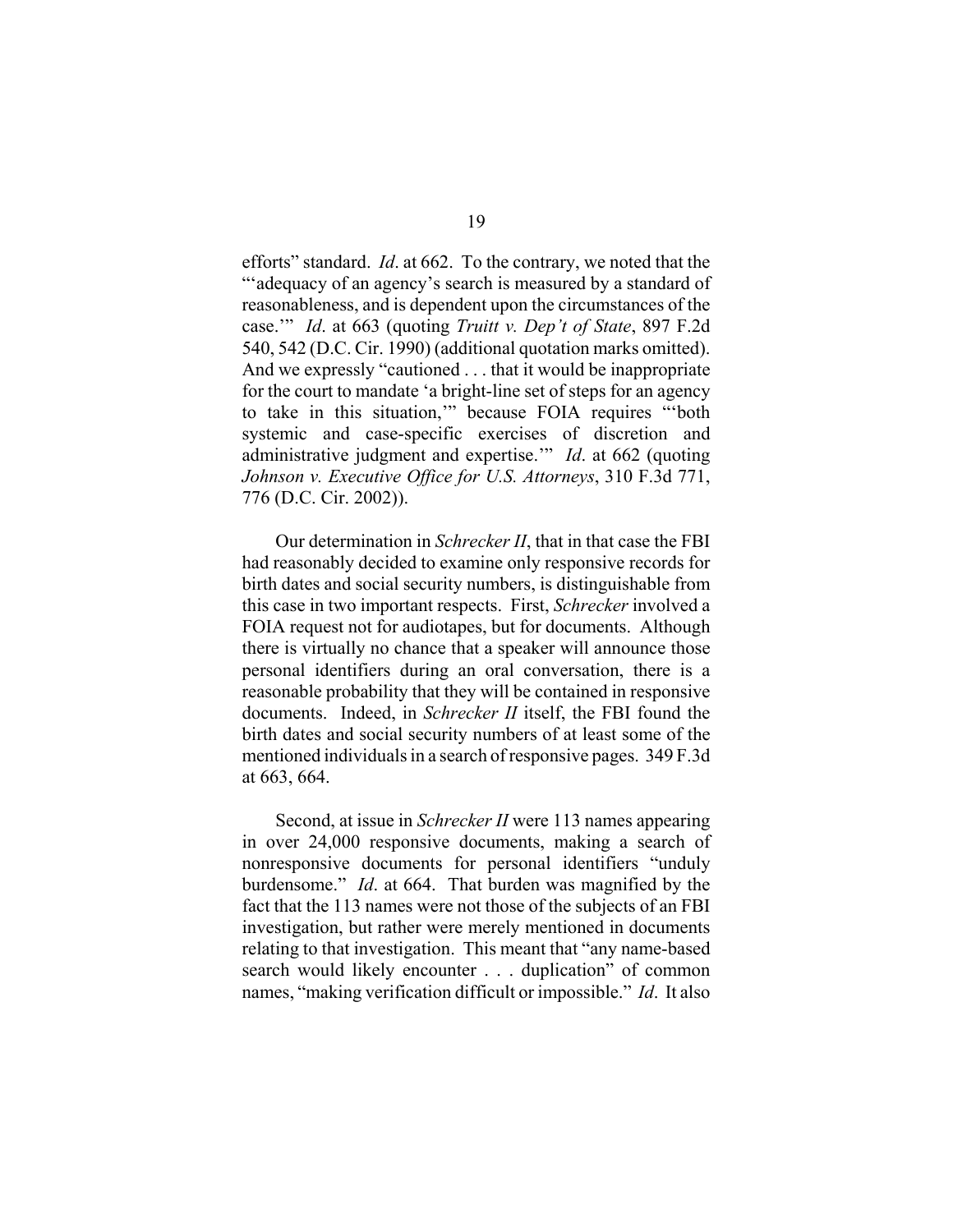meant that the prospects of success were "dubious." *Id*. Under those circumstances, we held that to "require the Government to shoulder such a potentially onerous task . . . goes well beyond the 'reasonable effort' demanded in this context." *Id*.

But Davis' FOIA request entails no such burden. Here, there are only two names and only four responsive records. Those two names belong to the prominent subject of a major FBI investigation, and to the FBI's own undercover informant. Given the Bureau's knowledge of their biographies, even if those individuals have common names, verification that a namebased search has produced records that relate to them would be neither "difficult [n]or impossible." *Id*. While there may be thousands of John Does, there are unlikely to be thousands connected with the BRILAB investigation. And given the fact that the FBI maintains name-specific records regarding its subjects and informants, *see* Fourth Hodes Decl. ¶¶ 8, 9 (quoted *supra* Part II.A.4); cases cited *supra* notes 8 & 9, here a namebased search would not have "dubious prospects of success." *Schrecker II*, 349 F.3d at 664.

Indeed, the request in this case looks less like the one at issue in *Schrecker II* and more like one that *Schrecker II* expressly distinguished. The latter involved another FOIA request by Ellen Schrecker, for documents relating to Joseph Fischetti, a Chicago-based organized-crime figure. As we explained, "Fischetti was the *sole subject* of that FOIA request, not one of a *multitude of third parties* appearing in responsive documents." *Id.* at 664 (emphasis in original). The request in *Schrecker II* was different, we said, because "[w]hile it may be reasonable to pursue internal research to determine whether a single subject is the same individual shown by the [Social Security Death Index] to be deceased, . . . it would be unduly burdensome to require the Government [to] do so for the large number of third parties appearing in documents responsive to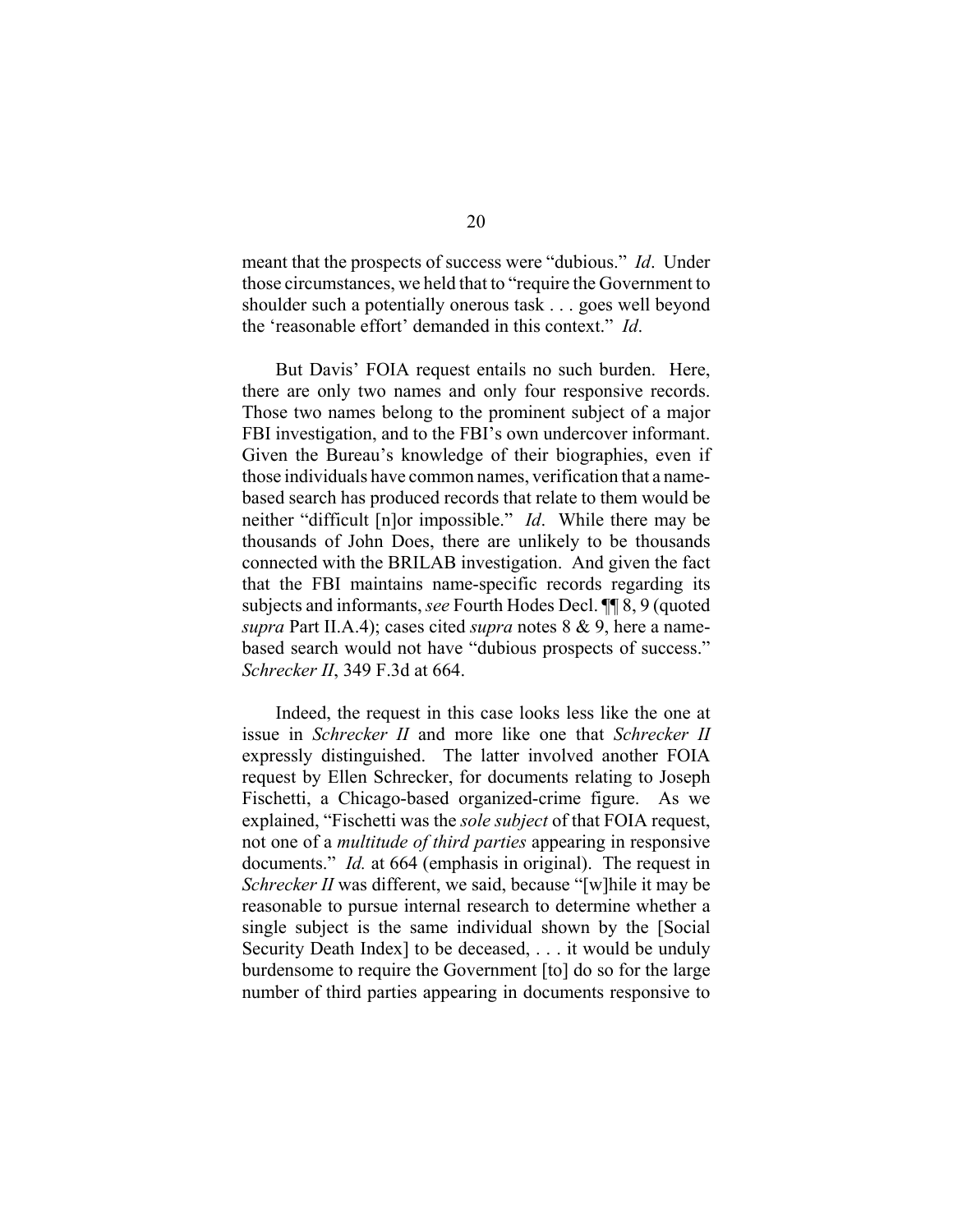Schrecker's request." *Id.* Davis' request, involving only two names in four audiotapes, is far closer to the Fischetti request than to the one we dismissed in *Schrecker II.*<sup>11</sup>

To repeat what we said at the beginning of this subpart, there is no "bright-line set of steps for an agency to take in this situation." *Id*. at 662 (internal quotation marks omitted). Rather, the "adequacy of an agency's search is measured by a standard of reasonableness, and is dependent upon the circumstances of the case." *Id*. at 663 (internal quotation marks omitted). In determining whether an agency's search is reasonable, a court must consider the likelihood that it will yield the sought-after information, the existence of readily available alternatives, and the burden of employing those alternatives. In this case, the methodology employed by the agency was extremely unlikely to produce the needed information, and it appears -- although we do not know for certain -- that there are readily available alternatives that would not impose an undue burden on the government. We remand to permit the agency an opportunity to evaluate the alternatives, and either to conduct a further search or to explain satisfactorily why it should not be required to do so.

## III

Finally, we address Davis' request for an award of attorney's fees, which the district court denied on the authority of this circuit's decision in *Oil, Chemical & Atomic Workers International Union, AFL-CIO v. Department of Energy*, 288 F.3d 452 (D.C. Cir. 2002) ("*OCAW*"). *See Davis*, Order at 2

<sup>&</sup>lt;sup>11</sup>We note the possibility that a FOIA requester could attempt to circumvent this distinction by slicing a single request for many names into multiple requests of one name each. We are confident, however, that a district court would be able to see through such a ruse.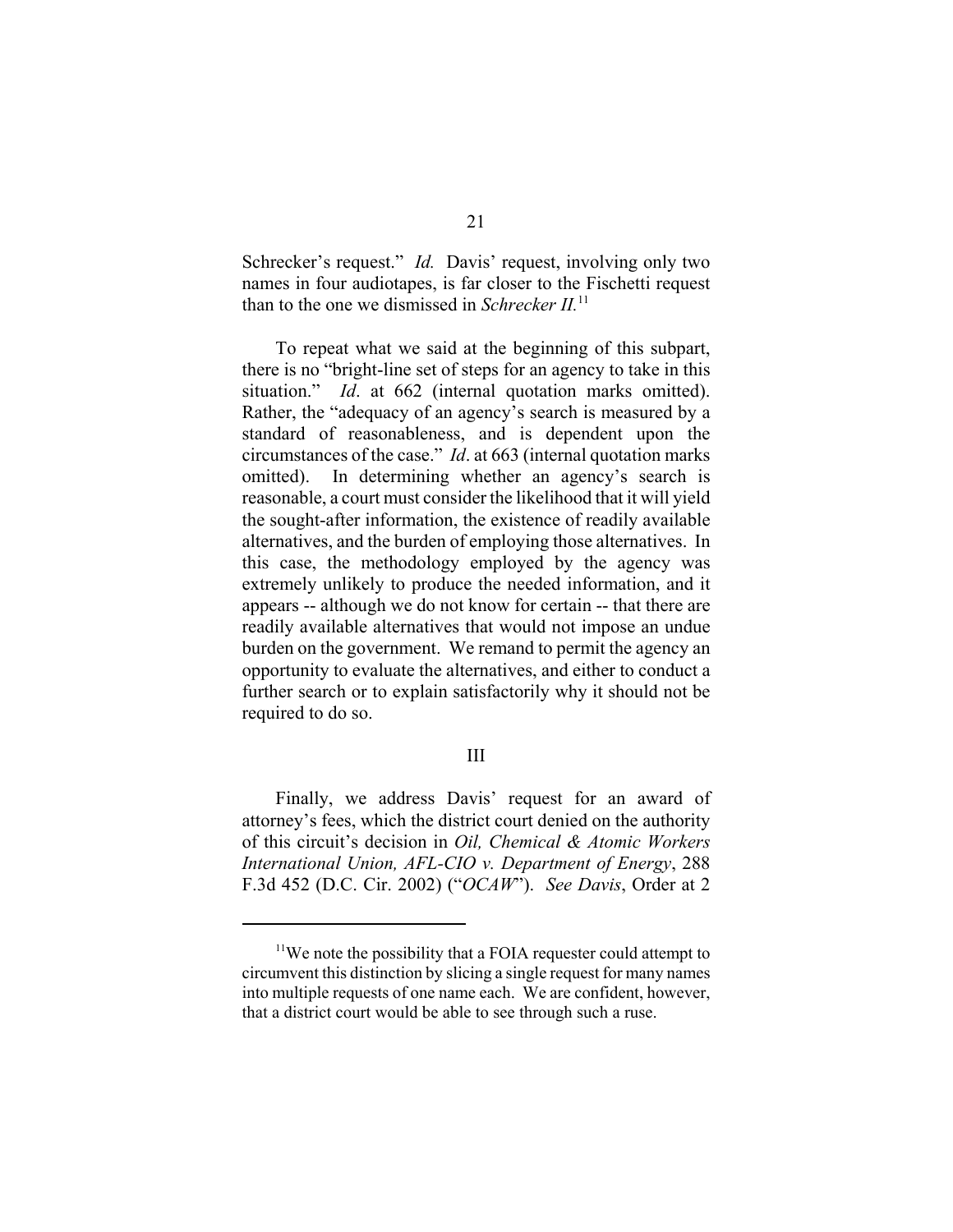(July 23, 2002). The district court's denial was correct. *OCAW* forecloses a decision in Davis' favor.

FOIA provides that a district court "may assess against the United States reasonable attorney fees . . . reasonably incurred in any case under this section in which the complainant has *substantially prevailed*." 5 U.S.C. § 552(a)(4)(E) (emphasis added). In *Buckhannon Board & Care Home, Inc. v. West Virginia Department of Health & Human Resources*, 532 U.S. 598 (2001), the Supreme Court construed the attorney's fees provision of two other statutes that permit courts to award fees to a "prevailing party."12 The Court rejected the plaintiffs' contention, which it characterized as the "catalyst theory," that "a plaintiff is a 'prevailing party' if it achieves the desired result because the lawsuit brought about a voluntary change in the defendant's conduct." *Buckhannon*, 532 U.S. at 601. Rather, the Court ruled that, for a litigant to be a "prevailing party," there must have been a "judicially sanctioned change in the legal relationship of the parties." *Id*. at 605. "[E]nforceable judgments on the merits and court-ordered consent decrees," the Court said, suffice to create such a change. *Id*. at 604.

In *OCAW*, this circuit extended the holding of *Buckhannon* to the fee-shifting provision of FOIA. 288 F.3d at 454-57. The *OCAW* court concluded that "the 'substantially prevail' language in FOIA [is] the functional equivalent of the 'prevailing party' language found in" the statutes interpreted in *Buckhannon*. *Id*. at 455-56. It "therefore h[e]ld that in order for plaintiffs in FOIA actions to become eligible for an award of attorney's fees, *they must have 'been awarded some relief by [a] court,' either in a judgment on the merits or in a court-ordered*

<sup>&</sup>lt;sup>12</sup>At issue in *Buckhannon* were provisions of the Fair Housing Amendments Act, 42 U.S.C. § 3613(c)(2), and the Americans with Disabilities Act, 42 U.S.C. § 12205.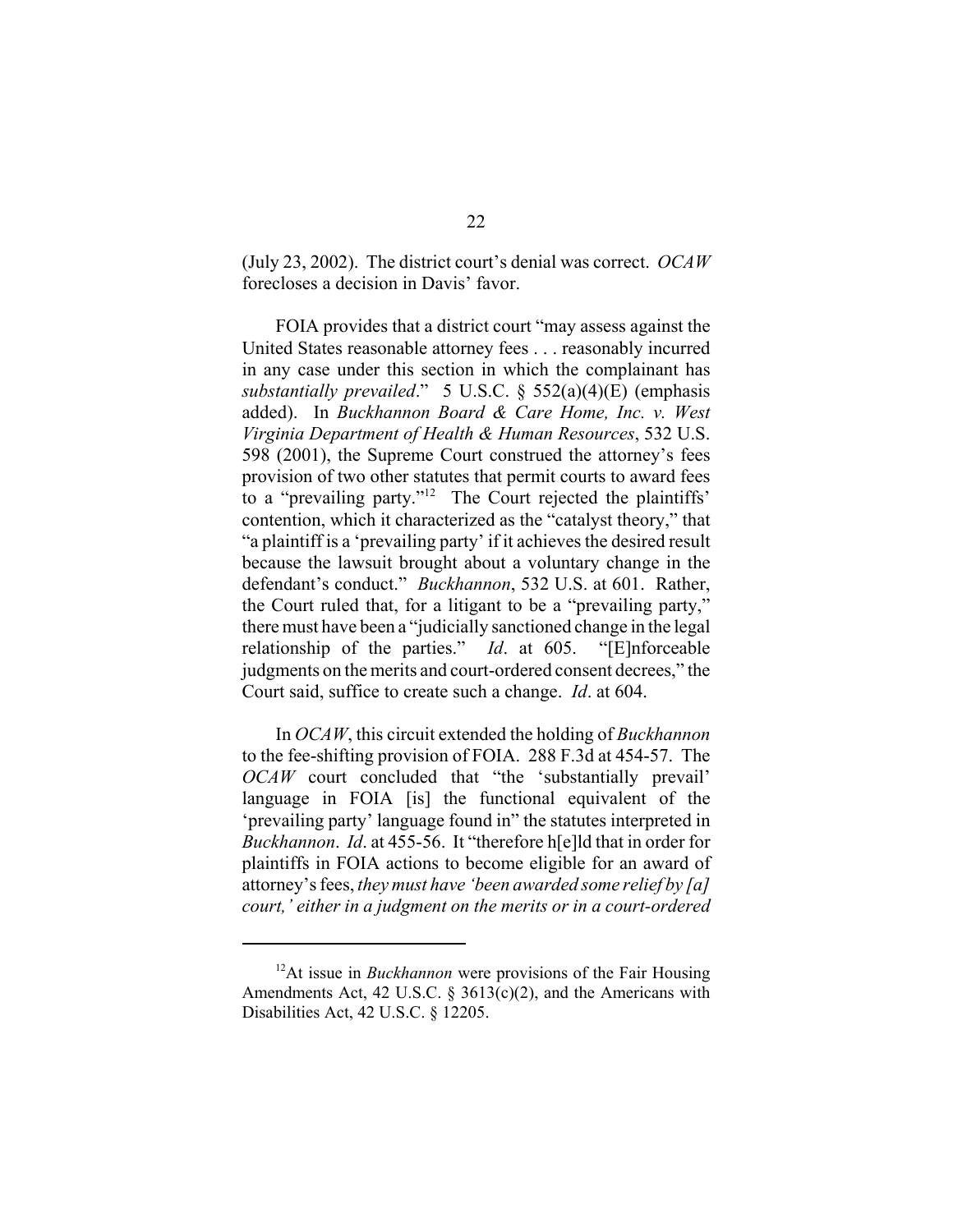*consent decree*." *Id*. at 456-57 (quoting *Buckhannon*, 532 U.S. at 603) (emphasis added).

Davis' problem is that, although to date he has received a total of 158 tapes from the government, none were produced as the result of a "judgment on the merits" or a "court-ordered consent decree." *Id*. at 457. It is true that, in 1991, he did secure such a judgment from the district court, directing the FBI to release 163 tapes. But that judgment was reversed by this court in *Davis I*, and the government's subsequent release of 157 of those tapes -- after the FBI determined that they had been played at the trial -- was not made pursuant to any judgment or order. Similarly, although *Davis II* remanded for the district court to determine whether any of the remaining tapes contained material that could be segregated, *Davis II*, 1998 WL 545422, at  $*1$ , such a remand is insufficient to satisfy the *OCAW* test.<sup>13</sup> The FBI's subsequent release of an additional tape (after determining that the speaker was dead) similarly was not pursuant to a judgment or order.

Davis appears to recognize the futility of his effort to distinguish *OCAW*, as his brief devotes considerably more pages to arguing that *OCAW* was wrongly decided than to arguing that it can be distinguished. *See* Appellant's Br. 24-28. The former is an argument that we cannot entertain, because "[o]ne three-judge panel . . . does not have the authority to overrule another three-judge panel of the court." *LaShawn A. v. Barry*, 87 F.3d 1389, 1395 (D.C. Cir. 1996) (en banc). We therefore

<sup>13</sup>*See OCAW*, 288 F.3d at 458 (holding that an order directing the government to review documents by a specified date did not qualify the plaintiffs as "prevailing," because it did "not order[] the [agency] to turn over any documents" or "disallow any of the [agency's] justifications for exempting documents, or portions of documents, from disclosure").